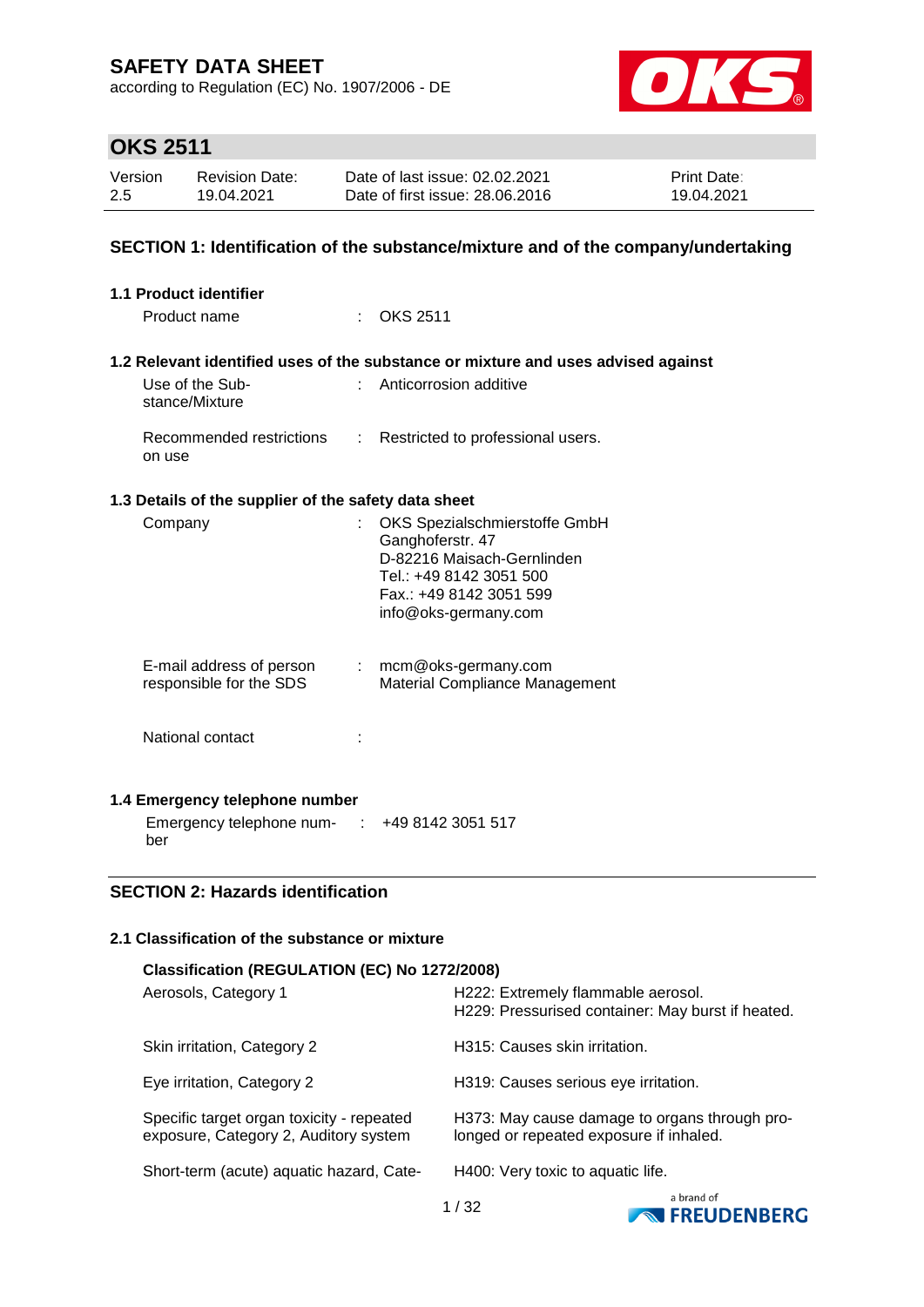according to Regulation (EC) No. 1907/2006 - DE



## **OKS 2511**

| Version | Revision Date: | Date of last issue: 02.02.2021  | <b>Print Date:</b> |
|---------|----------------|---------------------------------|--------------------|
| -2.5    | 19.04.2021     | Date of first issue: 28,06,2016 | 19.04.2021         |

gory 1

Long-term (chronic) aquatic hazard, Category 1

H410: Very toxic to aquatic life with long lasting effects.

### **2.2 Label elements**

| Labelling (REGULATION (EC) No 1272/2008) |                                                                      |                                                                                                                                                                                                                                                                                                                 |  |  |  |
|------------------------------------------|----------------------------------------------------------------------|-----------------------------------------------------------------------------------------------------------------------------------------------------------------------------------------------------------------------------------------------------------------------------------------------------------------|--|--|--|
| Hazard pictograms                        |                                                                      |                                                                                                                                                                                                                                                                                                                 |  |  |  |
| Signal word                              | Danger                                                               |                                                                                                                                                                                                                                                                                                                 |  |  |  |
| <b>Hazard statements</b>                 | H <sub>222</sub><br>H <sub>229</sub><br>H315<br>H319<br>H373<br>H410 | Extremely flammable aerosol.<br>Pressurised container: May burst if heated.<br>Causes skin irritation.<br>Causes serious eye irritation.<br>May cause damage to organs (Auditory<br>system) through prolonged or repeated ex-<br>posure if inhaled.<br>Very toxic to aquatic life with long lasting<br>effects. |  |  |  |
| Precautionary statements                 | <b>Prevention:</b>                                                   |                                                                                                                                                                                                                                                                                                                 |  |  |  |
|                                          | P <sub>210</sub>                                                     | Keep away from heat, hot surfaces, sparks,<br>open flames and other ignition sources. No<br>smoking.                                                                                                                                                                                                            |  |  |  |
|                                          | P211                                                                 | Do not spray on an open flame or other<br>ignition source.                                                                                                                                                                                                                                                      |  |  |  |
|                                          | P <sub>251</sub><br>P <sub>260</sub><br>P273                         | Do not pierce or burn, even after use.<br>Do not breathe mist.<br>Avoid release to the environment.                                                                                                                                                                                                             |  |  |  |
|                                          | <b>Response:</b><br>P391                                             | Collect spillage.                                                                                                                                                                                                                                                                                               |  |  |  |
|                                          | Storage:<br>$P410 + P412$                                            | Protect from sunlight. Do not expose to<br>temperatures exceeding 50 °C/ 122 °F.                                                                                                                                                                                                                                |  |  |  |

Hazardous components which must be listed on the label: reaction mass of ethylbenzene and xylene

#### **2.3 Other hazards**

This substance/mixture contains no components considered to be either persistent, bioaccumulative and toxic (PBT), or very persistent and very bioaccumulative (vPvB) at levels of 0.1% or higher.

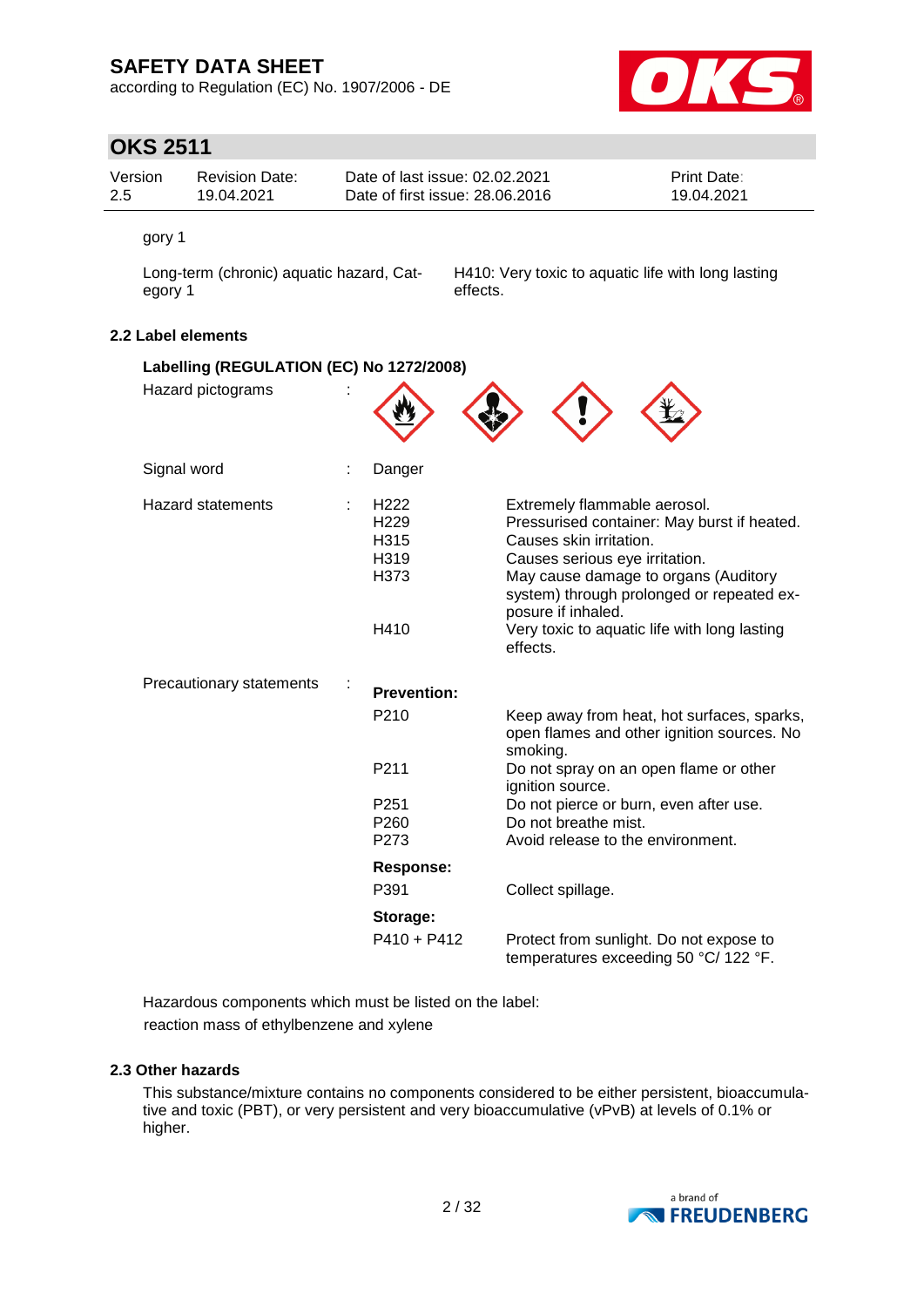according to Regulation (EC) No. 1907/2006 - DE



# **OKS 2511**

| Version | <b>Revision Date:</b> | Date of last issue: 02.02.2021  | <b>Print Date:</b> |
|---------|-----------------------|---------------------------------|--------------------|
| 2.5     | 19.04.2021            | Date of first issue: 28,06,2016 | 19.04.2021         |

### **SECTION 3: Composition/information on ingredients**

### **3.2 Mixtures**

Chemical nature : Active agent with propellant and solvent. Metal powder

#### **Components**

| Chemical name                                               | CAS-No.<br>EC-No.<br>Index-No.<br>Registration number                      | Classification                                                                                                                                                 | Concentration<br>limits<br>M-Factor<br><b>Notes</b> | Concentration<br>(% w/w)   |
|-------------------------------------------------------------|----------------------------------------------------------------------------|----------------------------------------------------------------------------------------------------------------------------------------------------------------|-----------------------------------------------------|----------------------------|
| zinc powder - zinc<br>dust (stabilised)                     | 7440-66-6<br>231-175-3<br>030-001-01-9<br>01-2119467174-37-<br><b>XXXX</b> | Aquatic Acute1;<br>H400<br>Aquatic Chronic1;<br>H410                                                                                                           | M-Factor: 1/1                                       | $>= 25 - < 30$             |
| reaction mass of<br>ethylbenzene and<br>xylene              | 905-588-0<br>01-2119488216-32-<br><b>XXXX</b>                              | Flam. Liq.3; H226<br>Acute Tox.4; H332<br>Acute Tox.4; H312<br>Skin Irrit.2; H315<br>Eye Irrit.2; H319<br>STOT SE3; H335<br>STOT RE2; H373<br>Asp. Tox.1; H304 | Note C                                              | $\overline{5}$ = 10 - < 20 |
| 2-methoxy-1-<br>methylethyl acetate                         | 108-65-6<br>203-603-9<br>607-195-00-7<br>01-2119475791-29-<br><b>XXXX</b>  | Flam. Liq.3; H226<br>STOT SE3; H336                                                                                                                            |                                                     | $>= 1 - 10$                |
| Hydrocarbons, C11-<br>C12, isoalkanes, $< 2\%$<br>aromatics | 918-167-1<br>01-2119472146-39-<br><b>XXXX</b>                              | Flam. Liq.3; H226<br>Asp. Tox.1; H304                                                                                                                          | Note P                                              | $\overline{5}$ = 1 - < 10  |
| n-butyl acetate                                             | 123-86-4<br>204-658-1<br>607-025-00-1<br>01-2119485493-29-<br><b>XXXX</b>  | Flam. Liq.3; H226<br>STOT SE3; H336                                                                                                                            |                                                     | $>= 1 - 10$                |
| acetone                                                     | 67-64-1<br>200-662-2                                                       | Flam. Liq.2; H225<br>Eye Irrit.2; H319                                                                                                                         |                                                     | $>= 1 - 10$                |

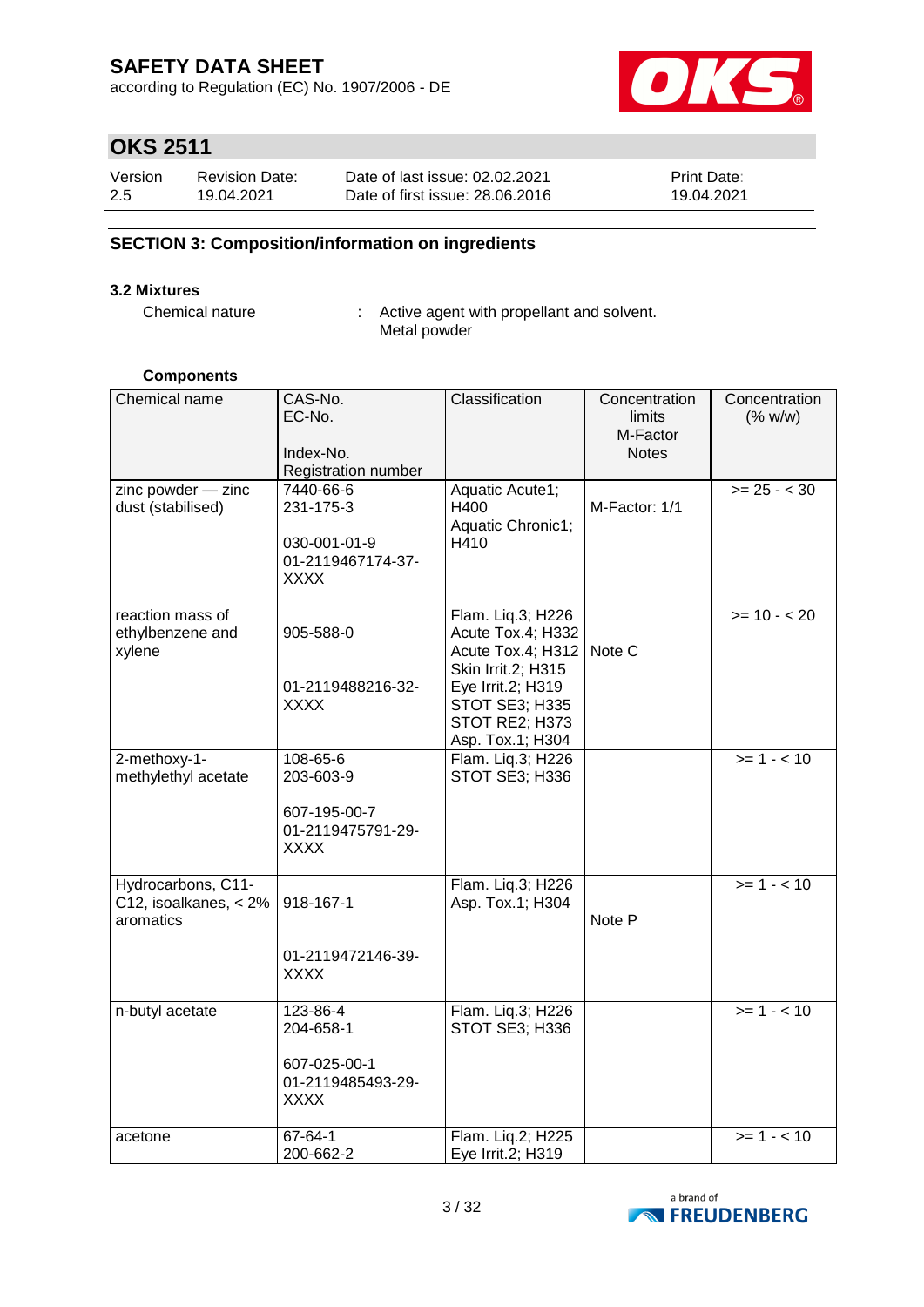according to Regulation (EC) No. 1907/2006 - DE



 $\overline{\phantom{a}}$ 

# **OKS 2511**

| Version | <b>Revision Date:</b> | Date of last issue: 02.02.2021  | <b>Print Date:</b> |  |
|---------|-----------------------|---------------------------------|--------------------|--|
| -2.5    | 19.04.2021            | Date of first issue: 28.06.2016 | 19.04.2021         |  |
|         |                       | STOT SE3; H336                  |                    |  |

|                                              | 606-001-00-8<br>01-2119471330-49-<br><b>XXXX</b>                          |                                                                   |                               |               |
|----------------------------------------------|---------------------------------------------------------------------------|-------------------------------------------------------------------|-------------------------------|---------------|
| Substances with a workplace exposure limit : |                                                                           |                                                                   |                               |               |
| butane                                       | 106-97-8<br>203-448-7<br>601-004-00-0<br>01-2119474691-32-<br><b>XXXX</b> | Flam. Gas1A;<br>H <sub>220</sub><br>Press. GasCompr.<br>Gas; H280 | Note U (table<br>3.1), Note C | $>= 30 - 50$  |
| propane                                      | 74-98-6<br>200-827-9<br>601-003-00-5<br>01-2119486944-21-<br><b>XXXX</b>  | Flam. Gas1A;<br>H <sub>220</sub><br>Press. GasCompr.<br>Gas; H280 | Note U (table<br>3.1)         | $>= 10 - 20$  |
| isobutane                                    | 75-28-5<br>200-857-2<br>601-004-00-0<br>01-2119485395-27-<br>XXXX         | Flam. Gas1A;<br>H <sub>220</sub><br>Press. GasCompr.<br>Gas; H280 | Note U (table<br>3.1), Note C | $>= 1 - < 10$ |

For explanation of abbreviations see section 16.

### **SECTION 4: First aid measures**

### **4.1 Description of first aid measures**

| If inhaled              | : Remove person to fresh air. If signs/symptoms continue, get<br>medical attention.<br>Keep patient warm and at rest.<br>If unconscious, place in recovery position and seek medical<br>advice.<br>Keep respiratory tract clear.<br>If breathing is irregular or stopped, administer artificial respira-<br>tion. |
|-------------------------|-------------------------------------------------------------------------------------------------------------------------------------------------------------------------------------------------------------------------------------------------------------------------------------------------------------------|
| In case of skin contact | : Take off all contaminated clothing immediately.<br>Wash off immediately with soap and plenty of water.<br>Get medical attention immediately if irritation develops and<br>persists.<br>Wash clothing before reuse.<br>Thoroughly clean shoes before reuse.                                                      |
| In case of eye contact  | Rinse immediately with plenty of water, also under the eyelids,<br>for at least 10 minutes.                                                                                                                                                                                                                       |

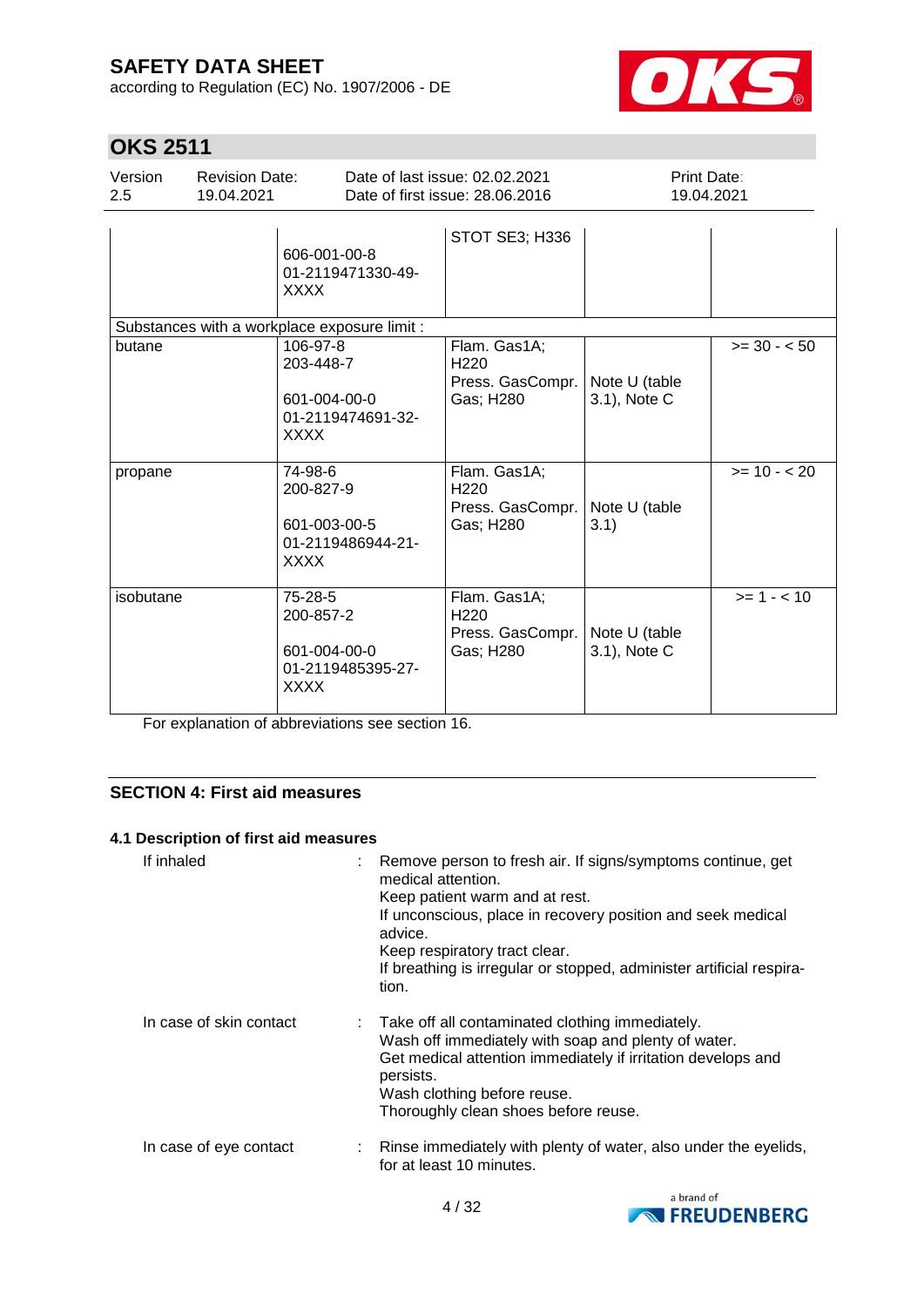according to Regulation (EC) No. 1907/2006 - DE



# **OKS 2511**

| Version<br>2.5 |              | <b>Revision Date:</b><br>19.04.2021                                                                                                                                                                                         |                                                                                                                      | Date of last issue: 02.02.2021<br>Date of first issue: 28.06.2016                                                                                                                                                           | Print Date:<br>19.04.2021 |
|----------------|--------------|-----------------------------------------------------------------------------------------------------------------------------------------------------------------------------------------------------------------------------|----------------------------------------------------------------------------------------------------------------------|-----------------------------------------------------------------------------------------------------------------------------------------------------------------------------------------------------------------------------|---------------------------|
|                |              |                                                                                                                                                                                                                             |                                                                                                                      | Seek medical advice.                                                                                                                                                                                                        |                           |
| If swallowed   |              |                                                                                                                                                                                                                             | Move the victim to fresh air.<br>Keep respiratory tract clear.<br>Do NOT induce vomiting.<br>Rinse mouth with water. |                                                                                                                                                                                                                             |                           |
|                |              |                                                                                                                                                                                                                             |                                                                                                                      | 4.2 Most important symptoms and effects, both acute and delayed                                                                                                                                                             |                           |
| Symptoms       |              | Inhalation may provoke the following symptoms:<br><b>Unconsciousness</b><br><b>Dizziness</b><br><b>Drowsiness</b><br>Headache<br>Nausea<br><b>Tiredness</b><br>Skin contact may provoke the following symptoms:<br>Erythema |                                                                                                                      |                                                                                                                                                                                                                             |                           |
|                | <b>Risks</b> |                                                                                                                                                                                                                             |                                                                                                                      | Causes skin irritation.                                                                                                                                                                                                     |                           |
|                |              |                                                                                                                                                                                                                             |                                                                                                                      | 4.3 Indication of any immediate medical attention and special treatment needed                                                                                                                                              |                           |
|                | Treatment    |                                                                                                                                                                                                                             |                                                                                                                      | Treat symptomatically.                                                                                                                                                                                                      |                           |
|                |              |                                                                                                                                                                                                                             |                                                                                                                      |                                                                                                                                                                                                                             |                           |
|                |              | <b>SECTION 5: Firefighting measures</b>                                                                                                                                                                                     |                                                                                                                      |                                                                                                                                                                                                                             |                           |
|                |              | 5.1 Extinguishing media                                                                                                                                                                                                     |                                                                                                                      |                                                                                                                                                                                                                             |                           |
|                |              | Suitable extinguishing media :                                                                                                                                                                                              |                                                                                                                      | ABC powder                                                                                                                                                                                                                  |                           |
|                | media        | Unsuitable extinguishing                                                                                                                                                                                                    |                                                                                                                      | High volume water jet                                                                                                                                                                                                       |                           |
|                |              |                                                                                                                                                                                                                             |                                                                                                                      | 5.2 Special hazards arising from the substance or mixture                                                                                                                                                                   |                           |
|                | fighting     | Specific hazards during fire-                                                                                                                                                                                               |                                                                                                                      | <b>Fire Hazard</b><br>Do not let product enter drains.<br>Contains gas under pressure; may explode if heated.<br>Beware of vapours accumulating to form explosive concentra-<br>tions. Vapours can accumulate in low areas. |                           |
|                | ucts         | Hazardous combustion prod-                                                                                                                                                                                                  |                                                                                                                      | Carbon oxides<br>Metal oxides                                                                                                                                                                                               |                           |
|                |              | 5.3 Advice for firefighters                                                                                                                                                                                                 |                                                                                                                      |                                                                                                                                                                                                                             |                           |
|                |              | Special protective equipment<br>for firefighters                                                                                                                                                                            |                                                                                                                      | In the event of fire, wear self-contained breathing apparatus.<br>Use personal protective equipment. Exposure to decomposi-<br>tion products may be a hazard to health.                                                     |                           |

Further information : Standard procedure for chemical fires.

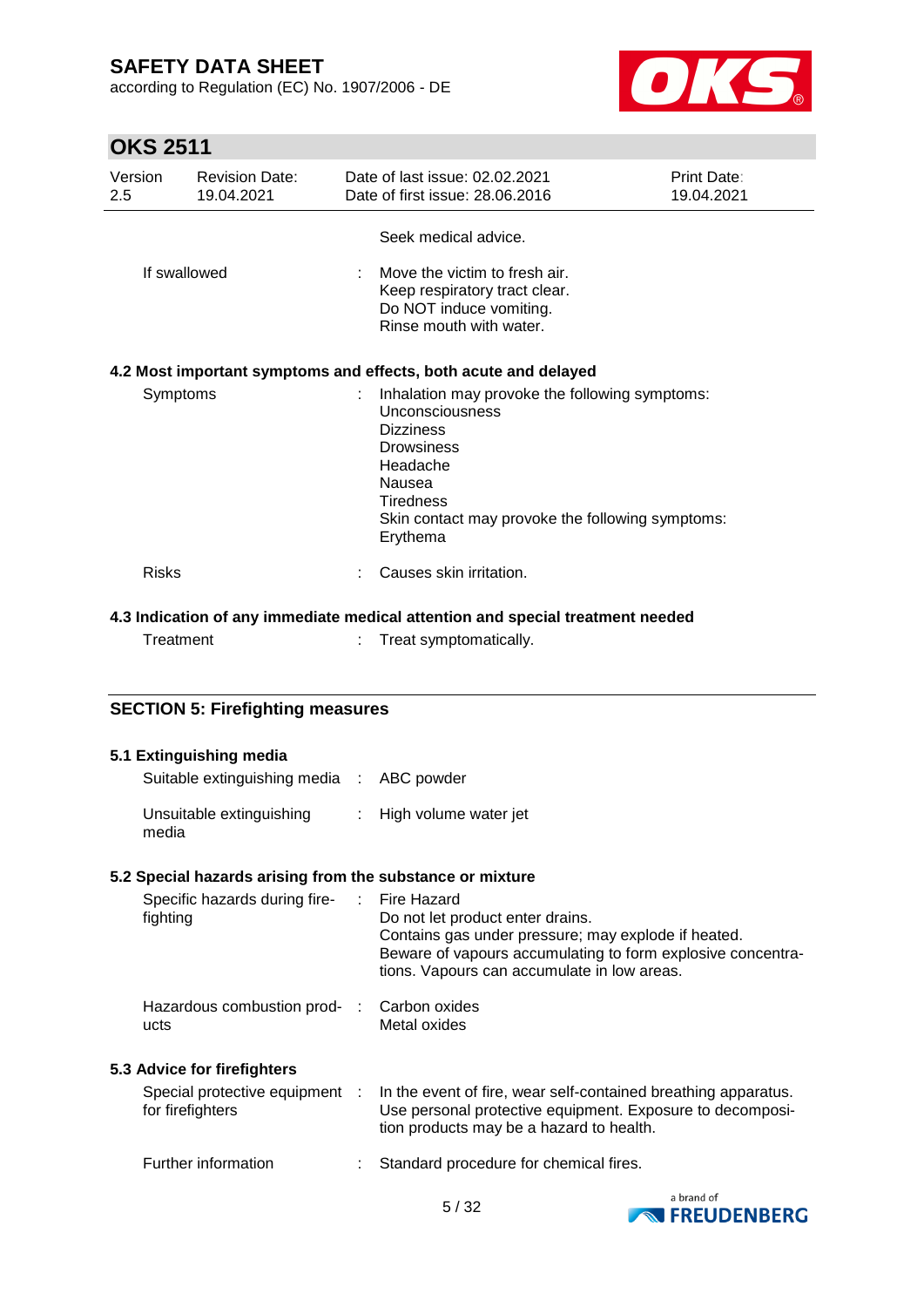according to Regulation (EC) No. 1907/2006 - DE



## **OKS 2511**

| Version | <b>Revision Date:</b> | Date of last issue: 02.02.2021  | <b>Print Date:</b> |
|---------|-----------------------|---------------------------------|--------------------|
| -2.5    | 19.04.2021            | Date of first issue: 28,06,2016 | 19.04.2021         |
|         |                       |                                 |                    |

Collect contaminated fire extinguishing water separately. This must not be discharged into drains. Cool containers/tanks with water spray.

### **SECTION 6: Accidental release measures**

#### **6.1 Personal precautions, protective equipment and emergency procedures**

| Personal precautions | : Evacuate personnel to safe areas.<br>Ensure adequate ventilation.<br>Remove all sources of ignition.<br>Do not breathe vapours or spray mist.<br>Refer to protective measures listed in sections 7 and 8.<br>Only qualified personnel equipped with suitable protective<br>equipment may intervene. |
|----------------------|-------------------------------------------------------------------------------------------------------------------------------------------------------------------------------------------------------------------------------------------------------------------------------------------------------|
|                      |                                                                                                                                                                                                                                                                                                       |

#### **6.2 Environmental precautions**

| Environmental precautions | : Do not allow contact with soil, surface or ground water.    |
|---------------------------|---------------------------------------------------------------|
|                           | Prevent further leakage or spillage if safe to do so.         |
|                           | If the product contaminates rivers and lakes or drains inform |
|                           | respective authorities.                                       |

#### **6.3 Methods and material for containment and cleaning up**

| Methods for cleaning up |  | : Contain spillage, and then collect with non-combustible ab-<br>sorbent material, (e.g. sand, earth, diatomaceous earth, ver-<br>miculite) and place in container for disposal according to local<br>/ national regulations (see section 13).<br>Keep in suitable, closed containers for disposal.<br>Non-sparking tools should be used. |
|-------------------------|--|-------------------------------------------------------------------------------------------------------------------------------------------------------------------------------------------------------------------------------------------------------------------------------------------------------------------------------------------|
|-------------------------|--|-------------------------------------------------------------------------------------------------------------------------------------------------------------------------------------------------------------------------------------------------------------------------------------------------------------------------------------------|

#### **6.4 Reference to other sections**

For personal protection see section 8.

#### **SECTION 7: Handling and storage**

#### **7.1 Precautions for safe handling**

| Advice on safe handling | Do not use in areas without adequate ventilation.<br>Do not breathe vapours or spray mist.<br>In case of insufficient ventilation, wear suitable respiratory<br>equipment.<br>Avoid contact with skin and eyes.<br>For personal protection see section 8.<br>Keep away from fire, sparks and heated surfaces.<br>Smoking, eating and drinking should be prohibited in the ap-<br>plication area.<br>Wash hands and face before breaks and immediately after |
|-------------------------|-------------------------------------------------------------------------------------------------------------------------------------------------------------------------------------------------------------------------------------------------------------------------------------------------------------------------------------------------------------------------------------------------------------------------------------------------------------|
|                         | handling the product.                                                                                                                                                                                                                                                                                                                                                                                                                                       |

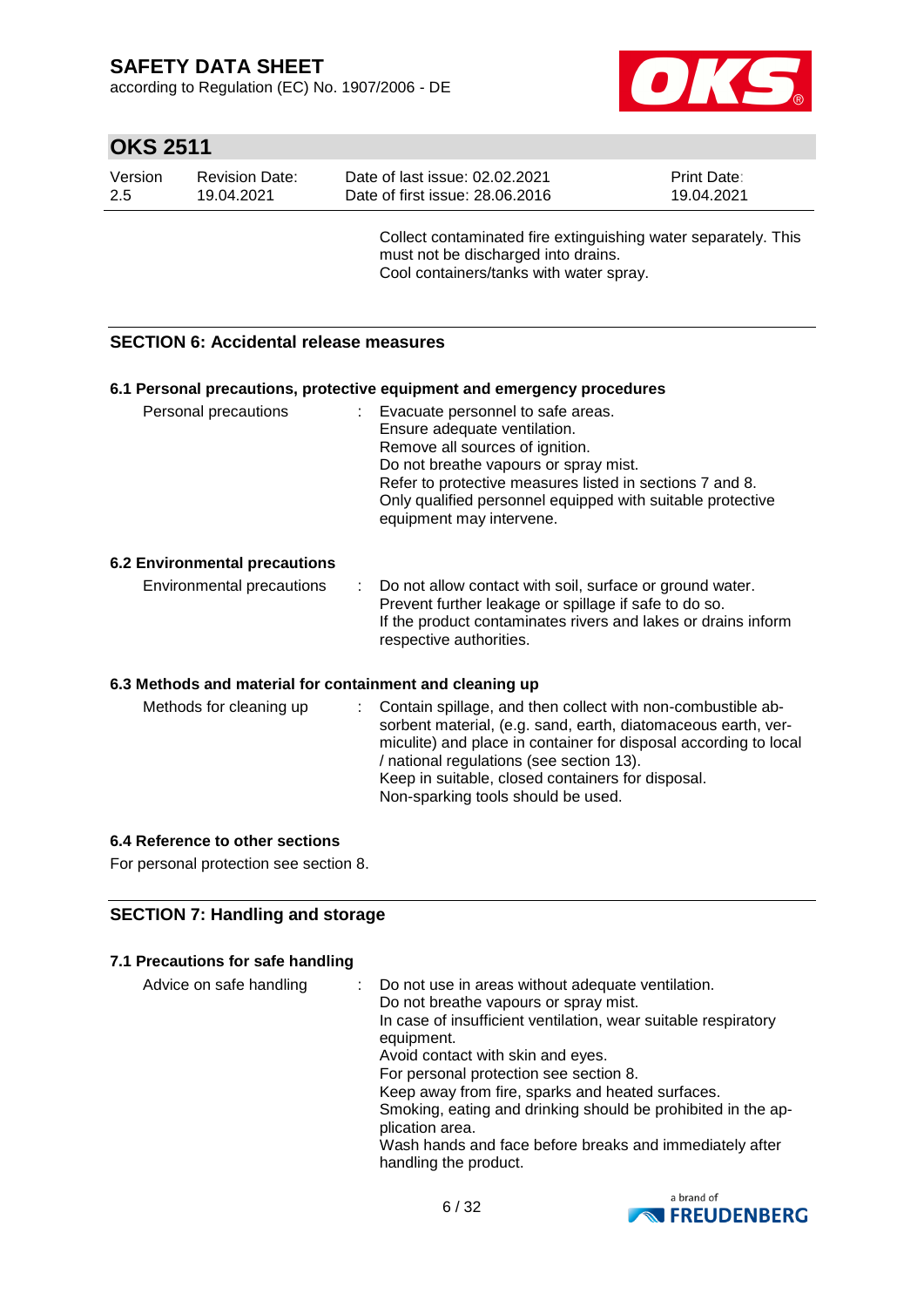according to Regulation (EC) No. 1907/2006 - DE



# **OKS 2511**

| Version<br>2.5 | <b>Revision Date:</b><br>19.04.2021              | Date of last issue: 02.02.2021<br>Date of first issue: 28.06.2016                                                                                                                                                                                                                                                                                                                    | Print Date:<br>19.04.2021 |
|----------------|--------------------------------------------------|--------------------------------------------------------------------------------------------------------------------------------------------------------------------------------------------------------------------------------------------------------------------------------------------------------------------------------------------------------------------------------------|---------------------------|
|                |                                                  | Do not get in eyes or mouth or on skin.<br>Do not get on skin or clothing.<br>Do not ingest.<br>Do not use sparking tools.<br>These safety instructions also apply to empty packaging which<br>may still contain product residues.<br>Pressurized container: protect from sunlight and do not ex-<br>pose to temperatures exceeding 50 °C. Do not pierce or burn,<br>even after use. |                           |
|                | Hygiene measures                                 | Wash face, hands and any exposed skin thoroughly after<br>handling.                                                                                                                                                                                                                                                                                                                  |                           |
|                |                                                  | 7.2 Conditions for safe storage, including any incompatibilities                                                                                                                                                                                                                                                                                                                     |                           |
|                | Requirements for storage<br>areas and containers | BEWARE: Aerosol is pressurized. Keep away from direct sun<br>exposure and temperatures over 50 °C. Do not open by force<br>or throw into fire even after use. Do not spray on flames or<br>red-hot objects. Store in accordance with the particular na-<br>tional regulations.                                                                                                       |                           |
|                | Storage class (TRGS 510)                         | 2B, Aerosol cans and lighters                                                                                                                                                                                                                                                                                                                                                        |                           |
|                | 7.3 Specific end use(s)<br>Specific use(s)       | Specific instructions for handling, not required.                                                                                                                                                                                                                                                                                                                                    |                           |

### **SECTION 8: Exposure controls/personal protection**

### **8.1 Control parameters**

#### **Occupational Exposure Limits**

| Components                                        | CAS-No.  | Value type (Form<br>of exposure) | Control parameters                                                            | <b>Basis</b>              |
|---------------------------------------------------|----------|----------------------------------|-------------------------------------------------------------------------------|---------------------------|
| butane                                            | 106-97-8 | <b>AGW</b>                       | 1.000 ppm                                                                     | <b>DE TRGS</b>            |
|                                                   |          |                                  | 2.400 mg/m3                                                                   | 900<br>$(2006 - 01 - 01)$ |
| Peak-limit: excur-<br>sion factor (catego-<br>ry) | 4(11)    |                                  |                                                                               |                           |
| reaction mass of                                  | Not As-  | <b>TWA</b>                       | 50 ppm                                                                        | 2000/39/EC                |
| ethylbenzene and<br>xylene                        | signed   |                                  | 221 mg/m3                                                                     | $(2000-06-16)$            |
| Further information                               |          |                                  | Identifies the possibility of significant uptake through the skin, Indicative |                           |
|                                                   |          | <b>STEL</b>                      | 100 ppm                                                                       | 2000/39/EC                |
|                                                   |          |                                  | 442 mg/m3                                                                     | $(2000-06-16)$            |
| Further information                               |          |                                  | Identifies the possibility of significant uptake through the skin, Indicative |                           |
|                                                   |          | AGW                              | 100 ppm                                                                       | DE TRGS                   |
|                                                   |          |                                  | 440 mg/m3                                                                     | 900                       |
|                                                   |          |                                  |                                                                               | (2010-08-04)              |

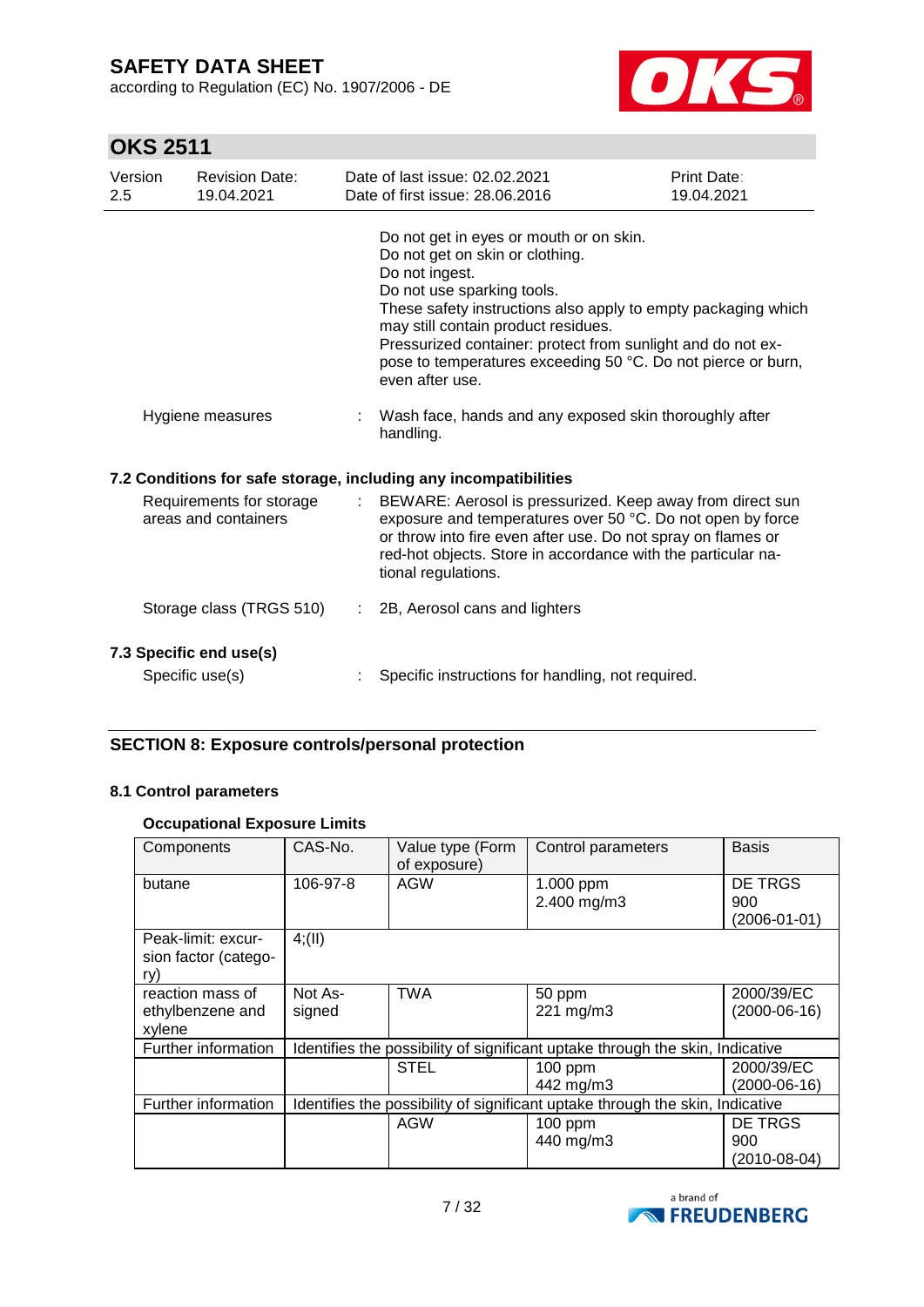according to Regulation (EC) No. 1907/2006 - DE



| Version<br>2.5 | <b>Revision Date:</b><br>19.04.2021                    |                   | Date of last issue: 02.02.2021<br>Date of first issue: 28.06.2016 |                                                       | Print Date:<br>19.04.2021                                                     |
|----------------|--------------------------------------------------------|-------------------|-------------------------------------------------------------------|-------------------------------------------------------|-------------------------------------------------------------------------------|
| ry)            | Peak-limit: excur-<br>sion factor (catego-             | 2; (II)           |                                                                   |                                                       |                                                                               |
|                | Further information                                    | Skin absorption   |                                                                   |                                                       |                                                                               |
| propane        |                                                        | 74-98-6           | <b>AGW</b>                                                        | $1.000$ ppm<br>1.800 mg/m3                            | <b>DE TRGS</b><br>900<br>$(2006 - 01 - 01)$                                   |
| ry)            | Peak-limit: excur-<br>sion factor (catego-             | 4(11)             |                                                                   |                                                       |                                                                               |
| tate           | 2-methoxy-1-<br>methylethyl ace-                       | 108-65-6          | <b>TWA</b>                                                        | 50 ppm<br>275 mg/m3                                   | 2000/39/EC<br>$(2000-06-16)$                                                  |
|                | Further information                                    |                   |                                                                   |                                                       | Identifies the possibility of significant uptake through the skin, Indicative |
|                |                                                        |                   | <b>STEL</b>                                                       | $100$ ppm                                             | 2000/39/EC                                                                    |
|                |                                                        |                   |                                                                   | 550 mg/m3                                             | $(2000-06-16)$                                                                |
|                | Further information                                    |                   |                                                                   |                                                       | Identifies the possibility of significant uptake through the skin, Indicative |
|                |                                                        |                   | <b>AGW</b>                                                        | 50 ppm<br>270 mg/m3                                   | <b>DE TRGS</b><br>900<br>$(2006 - 01 - 01)$                                   |
| ry)            | Peak-limit: excur-<br>sion factor (catego-             | $1;$ (I)          |                                                                   |                                                       |                                                                               |
|                | Further information                                    |                   | is no risk of harming the unborn child                            |                                                       | When there is compliance with the OEL and biological tolerance values, there  |
| isobutane      |                                                        | 75-28-5           | <b>AGW</b>                                                        | 1.000 ppm<br>2.400 mg/m3                              | <b>DE TRGS</b><br>900<br>$(2006 - 01 - 01)$                                   |
| ry)            | Peak-limit: excur-<br>sion factor (catego-             | 4(11)             |                                                                   |                                                       |                                                                               |
| matics         | Hydrocarbons,<br>C11-C12, isoal-<br>kanes, $<$ 2% aro- | Not As-<br>signed | <b>AGW</b>                                                        | 1.500 mg/m3                                           | <b>DE TRGS</b><br>900<br>$(2009 - 02 - 16)$                                   |
| ry)            | Peak-limit: excur-<br>sion factor (catego-             | 2; (II)           |                                                                   |                                                       |                                                                               |
|                | Further information                                    |                   |                                                                   | Group exposure limit for hydrocarbon solvent mixtures |                                                                               |
|                | n-butyl acetate                                        | 123-86-4          | <b>AGW</b>                                                        | 62 ppm<br>300 mg/m3                                   | DE TRGS<br>900<br>$(2012 - 09 - 13)$                                          |
| ry)            | Peak-limit: excur-<br>sion factor (catego-             | 2; (1)            |                                                                   |                                                       |                                                                               |
|                | Further information                                    |                   | is no risk of harming the unborn child                            |                                                       | When there is compliance with the OEL and biological tolerance values, there  |
| acetone        |                                                        | 67-64-1           | <b>TWA</b>                                                        | 500 ppm<br>1.210 mg/m3                                | 2000/39/EC<br>$(2000-06-16)$                                                  |
|                | Further information                                    | Indicative        |                                                                   |                                                       |                                                                               |
|                |                                                        |                   | <b>AGW</b>                                                        | 500 ppm                                               | DE TRGS                                                                       |

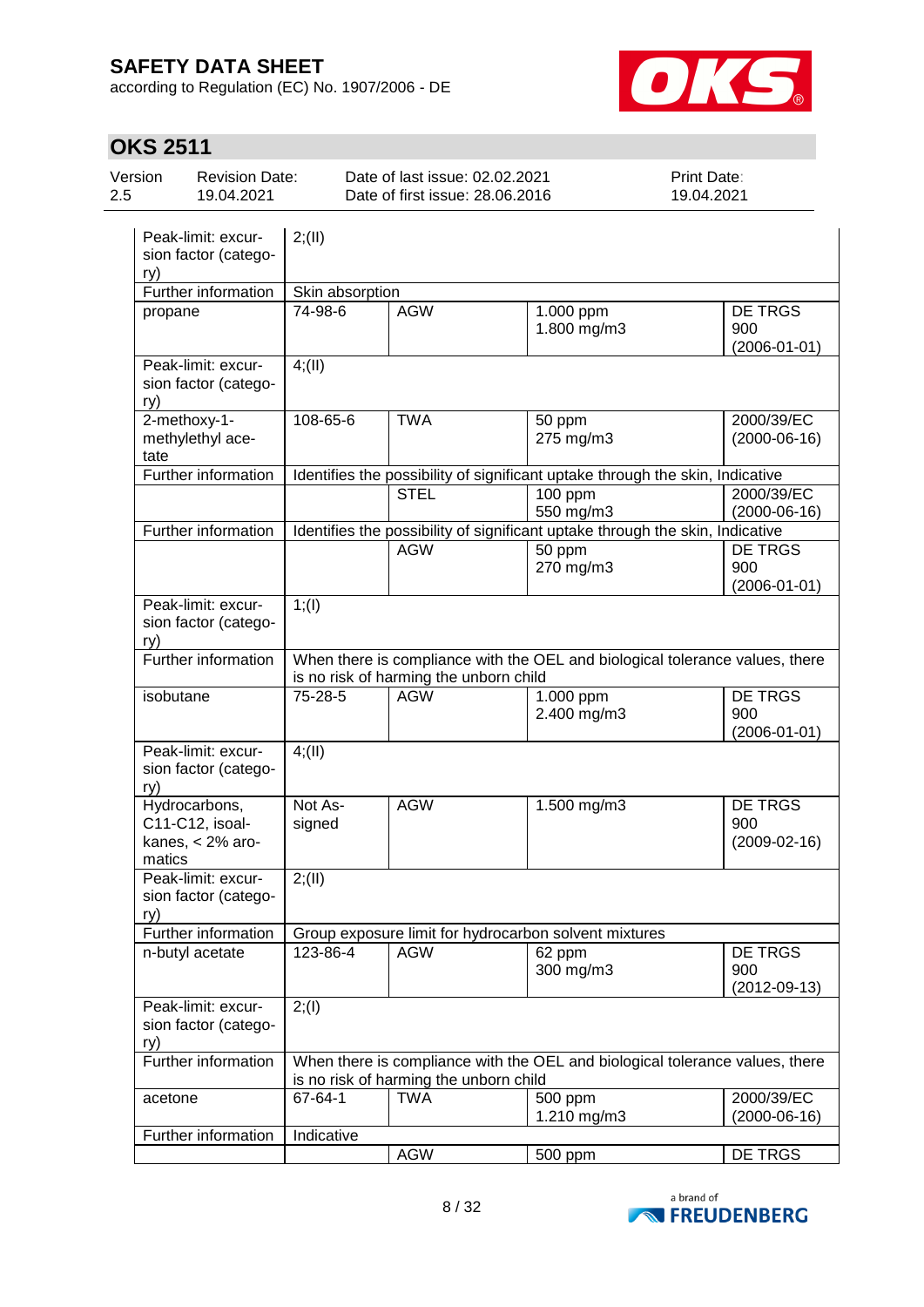according to Regulation (EC) No. 1907/2006 - DE



# **OKS 2511**

| 2.5<br>Date of first issue: 28,06,2016<br>19.04.2021<br>19.04.2021 | Version | <b>Revision Date:</b> | Date of last issue: 02.02.2021 | <b>Print Date:</b> |
|--------------------------------------------------------------------|---------|-----------------------|--------------------------------|--------------------|
|--------------------------------------------------------------------|---------|-----------------------|--------------------------------|--------------------|

|                                                   |                                                                                                                        | 1.200 mg/m3 | 900<br>$(2015-03-02)$ |
|---------------------------------------------------|------------------------------------------------------------------------------------------------------------------------|-------------|-----------------------|
| Peak-limit: excur-<br>sion factor (catego-<br>rv) | 2; (1)                                                                                                                 |             |                       |
| Further information                               | When there is compliance with the OEL and biological tolerance values, there<br>is no risk of harming the unborn child |             |                       |

### **Biological occupational exposure limits**

| Substance name                              | CAS-No.           | Control parameters                                     | Sampling time                                           | <b>Basis</b>                          |
|---------------------------------------------|-------------------|--------------------------------------------------------|---------------------------------------------------------|---------------------------------------|
| reaction mass of<br>ethylbenzene and xylene | Not As-<br>signed | xylene: 1,5 mg/l<br>(Blood)                            | Immediately after<br>exposure or after<br>working hours | <b>TRGS 903</b><br>$(2013-09-$<br>19) |
|                                             |                   | methylhippuric acid<br>(all isomers): 2 g/l<br>(Urine) | Immediately after<br>exposure or after<br>working hours | <b>TRGS 903</b><br>$(2013-09-$<br>19) |
| acetone                                     | 67-64-1           | Acetone: 80 mg/l<br>(Urine)                            | Immediately after<br>exposure or after<br>working hours | <b>TRGS 903</b><br>$(2004-08-$<br>01) |

### **Derived No Effect Level (DNEL) according to Regulation (EC) No. 1907/2006:**

| Substance name                                 | <b>End Use</b> | <b>Exposure routes</b> | Potential health ef-<br>fects | Value               |
|------------------------------------------------|----------------|------------------------|-------------------------------|---------------------|
| zinc powder - zinc<br>dust (stabilised)        | Workers        | Inhalation             | Long-term systemic<br>effects | $5$ mg/m $3$        |
|                                                | <b>Workers</b> | Skin contact           | Long-term systemic<br>effects | 83 mg/kg            |
| reaction mass of<br>ethylbenzene and<br>xylene | <b>Workers</b> | Inhalation             | Long-term systemic<br>effects | 221 mg/m3           |
|                                                | Workers        | Inhalation             | Acute systemic ef-<br>fects   | 442 mg/m3           |
|                                                | Workers        | Inhalation             | Long-term local ef-<br>fects  | 221 mg/m3           |
|                                                | Workers        | Inhalation             | Acute local effects           | 442 mg/m3           |
|                                                | Workers        | Skin contact           | Long-term systemic<br>effects | 212 mg/m3           |
| $2$ -methoxy-1-<br>methylethyl acetate         | Workers        | Inhalation             | Long-term systemic<br>effects | 275 mg/m3           |
|                                                | Workers        | Inhalation             | Long-term local ef-<br>fects  | 550 mg/m3           |
|                                                | <b>Workers</b> | Skin contact           | Long-term systemic<br>effects | 796 mg/kg<br>bw/day |
| n-butyl acetate                                | <b>Workers</b> | Inhalation             | Long-term systemic<br>effects | 300 mg/m3           |
|                                                | <b>Workers</b> | Inhalation             | Acute systemic ef-<br>fects   | 600 mg/m3           |
|                                                | Workers        | Dermal                 | Long-term local ef-<br>fects  | 11 $mg/cm2$         |

### **Predicted No Effect Concentration (PNEC) according to Regulation (EC) No. 1907/2006:**

| Compartment<br>name<br>.<br>∍∩men<br><b>SUDSTANCE</b><br>паг<br>aiu |  |
|---------------------------------------------------------------------|--|
|---------------------------------------------------------------------|--|

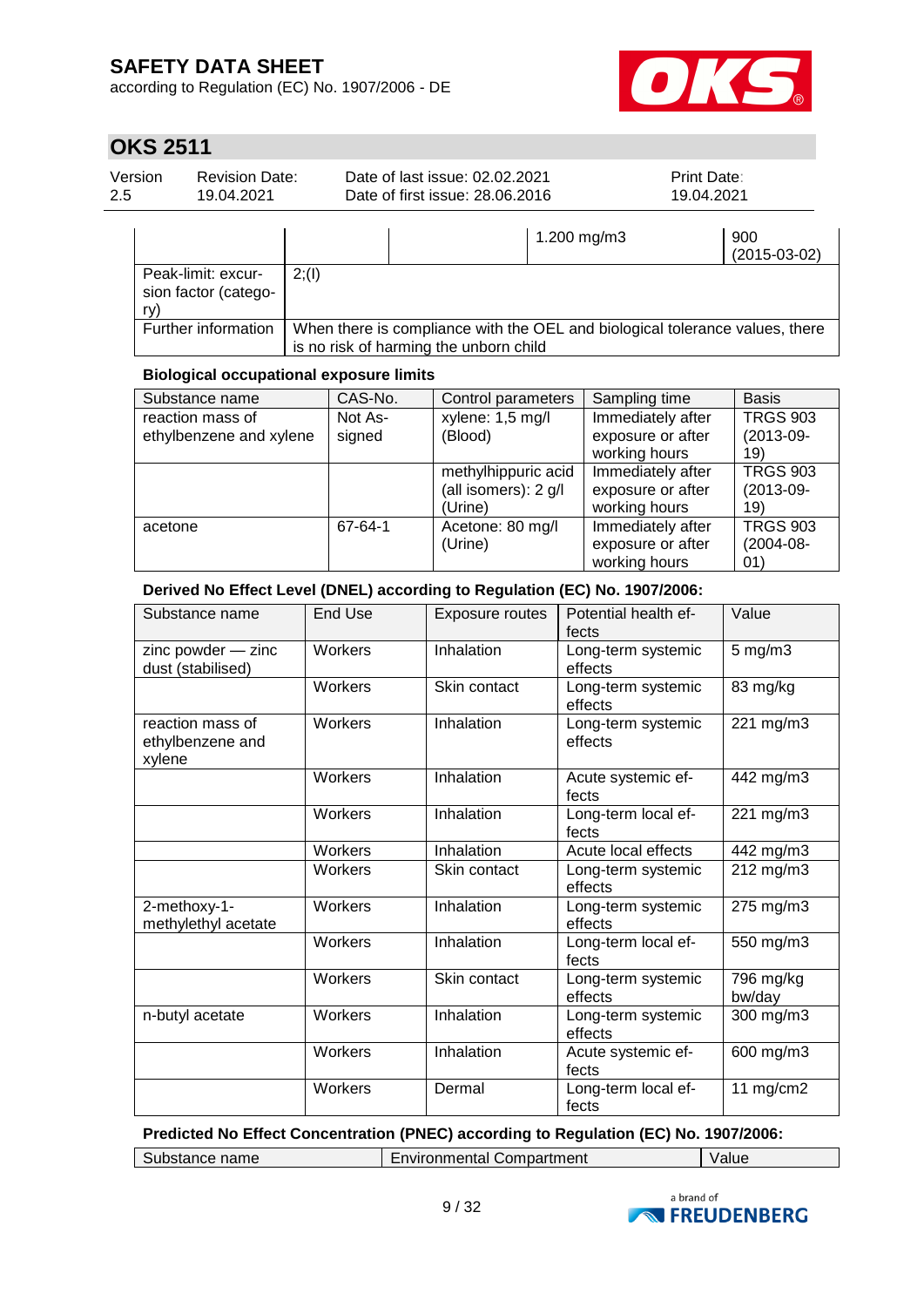according to Regulation (EC) No. 1907/2006 - DE



# **OKS 2511**

 $\overline{a}$ 

| Version | Revision Date: | Date of last issue: 02.02.2021                                                                                                                                                                                                                                                                                                                                                                                                                                                  | <b>Print Date:</b> |
|---------|----------------|---------------------------------------------------------------------------------------------------------------------------------------------------------------------------------------------------------------------------------------------------------------------------------------------------------------------------------------------------------------------------------------------------------------------------------------------------------------------------------|--------------------|
| 2.5     | 19.04.2021     | Date of first issue: 28.06.2016                                                                                                                                                                                                                                                                                                                                                                                                                                                 | 19.04.2021         |
|         |                | $\overline{\phantom{a}}$ $\overline{\phantom{a}}$ $\overline{\phantom{a}}$ $\overline{\phantom{a}}$ $\overline{\phantom{a}}$ $\overline{\phantom{a}}$ $\overline{\phantom{a}}$ $\overline{\phantom{a}}$ $\overline{\phantom{a}}$ $\overline{\phantom{a}}$ $\overline{\phantom{a}}$ $\overline{\phantom{a}}$ $\overline{\phantom{a}}$ $\overline{\phantom{a}}$ $\overline{\phantom{a}}$ $\overline{\phantom{a}}$ $\overline{\phantom{a}}$ $\overline{\phantom{a}}$ $\overline{\$ | $0.0000 \div 1$    |

| zinc powder - zinc dust (stabi-<br>lised)   | Fresh water                                               | 0,0206 mg/l           |
|---------------------------------------------|-----------------------------------------------------------|-----------------------|
|                                             | Fresh water sediment                                      | 235,6 mg/kg           |
|                                             | Marine water                                              | 0,0061 mg/l           |
|                                             | Marine sediment                                           | 121 mg/kg             |
|                                             | Microbiological Activity in Sewage Treat-<br>ment Systems | $0,052$ mg/l          |
|                                             | Soil                                                      | 106,8 mg/kg           |
| reaction mass of ethylbenzene<br>and xylene | Fresh water                                               | 0,327 mg/l            |
|                                             | Marine water                                              | 0,327 mg/l            |
|                                             | Sewage treatment plant                                    | 6,58 mg/l             |
|                                             | Fresh water sediment                                      | 12,46 mg/kg           |
|                                             | Marine sediment                                           | 12,46 mg/kg           |
|                                             | Soil                                                      | $2,31$ mg/kg          |
| 2-methoxy-1-methylethyl acetate             | Fresh water                                               | 0,635 mg/l            |
|                                             | Marine water                                              | 0,0635 mg/l           |
|                                             | Intermittent use/release                                  | 6,35 mg/l             |
|                                             | Microbiological Activity in Sewage Treat-<br>ment Systems | $\overline{100}$ mg/l |
|                                             | Fresh water sediment                                      | 3,29 mg/kg            |
|                                             | Marine sediment                                           | 0,329 mg/kg           |
|                                             | Soil                                                      | $0,29$ mg/kg          |
| n-butyl acetate                             | Fresh water                                               | $0,18$ mg/l           |
|                                             | Marine water                                              | 0,018 mg/l            |
|                                             | Microbiological Activity in Sewage Treat-<br>ment Systems | 35,6 mg/l             |
|                                             | Fresh water sediment                                      | 0,981 mg/kg           |
|                                             | Marine sediment                                           | 0,0981 mg/kg          |
|                                             | Soil                                                      | $0,09$ mg/kg          |

#### **8.2 Exposure controls**

### **Engineering measures**

Use only in an area equipped with explosion proof exhaust ventilation. Handle only in a place equipped with local exhaust (or other appropriate exhaust).

### **Personal protective equipment**

| Eye protection                                                        |  | Safety glasses with side-shields                                                                                                                                                                                                                                                                                          |  |  |
|-----------------------------------------------------------------------|--|---------------------------------------------------------------------------------------------------------------------------------------------------------------------------------------------------------------------------------------------------------------------------------------------------------------------------|--|--|
| Hand protection<br>Material<br>Break through time<br>Protective index |  | : Nitrile rubber<br>$:$ > 10 min<br>$\therefore$ Class 1                                                                                                                                                                                                                                                                  |  |  |
| <b>Remarks</b>                                                        |  | : Wear protective gloves. The break through time depends<br>amongst other things on the material, the thickness and the<br>type of glove and therefore has to be measured for each<br>case.<br>The selected protective gloves have to satisfy the specifica-<br>tions of Regulation (EU) 2016/425 and the standard EN 374 |  |  |

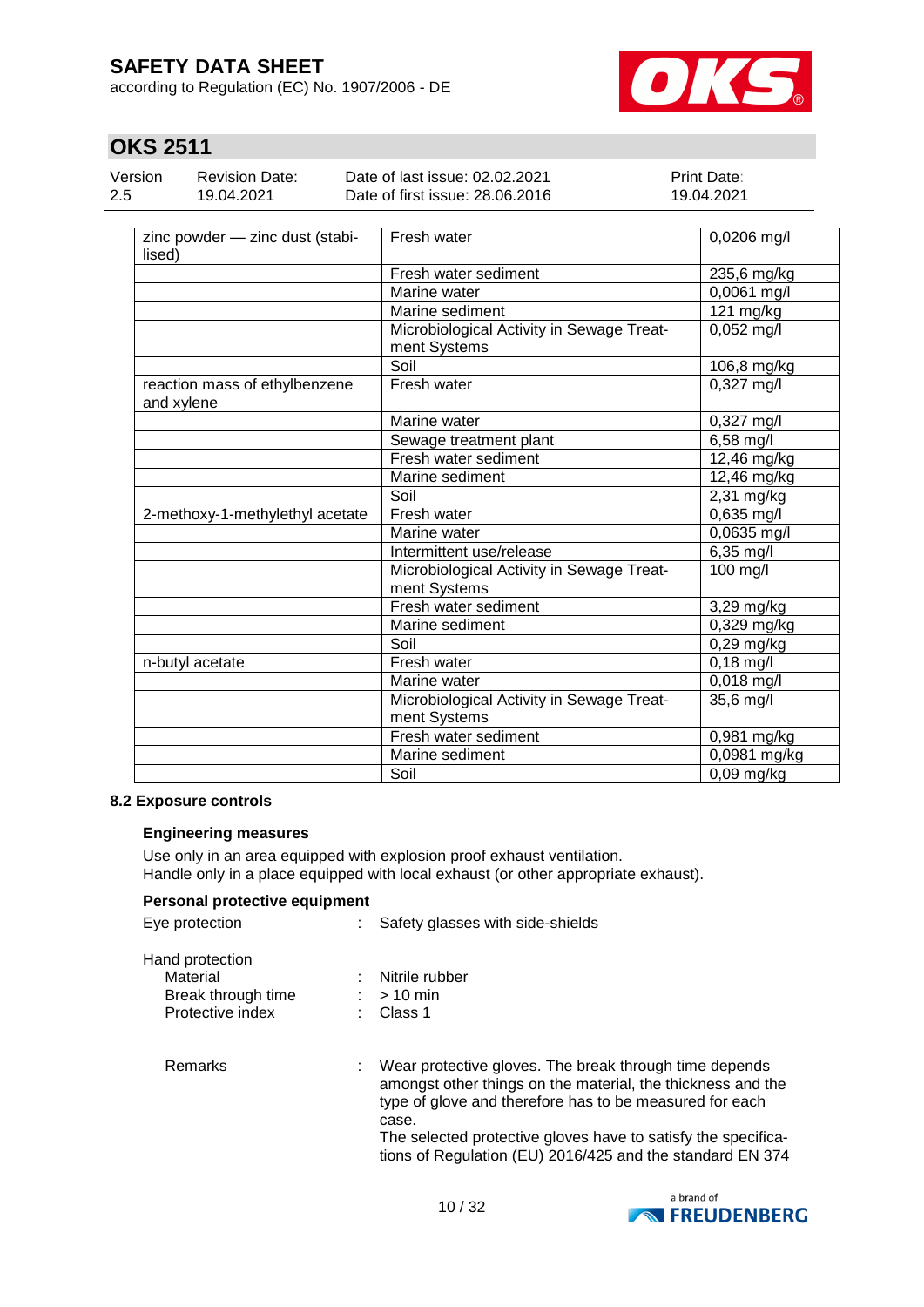according to Regulation (EC) No. 1907/2006 - DE



# **OKS 2511**

| Version<br>2.5 | <b>Revision Date:</b><br>19.04.2021 | Date of last issue: 02.02.2021<br>Date of first issue: 28.06.2016                                                                                                                                                                                                                                             | <b>Print Date:</b><br>19.04.2021 |
|----------------|-------------------------------------|---------------------------------------------------------------------------------------------------------------------------------------------------------------------------------------------------------------------------------------------------------------------------------------------------------------|----------------------------------|
|                | Respiratory protection              | derived from it.<br>Use respiratory protection unless adequate local exhaust<br>ventilation is provided or exposure assessment demonstrates                                                                                                                                                                   |                                  |
|                |                                     | that exposures are within recommended exposure guidelines.                                                                                                                                                                                                                                                    |                                  |
| Filter type    |                                     | : Recommended Filter type:<br>Organic gas and low boiling vapour type (AX)                                                                                                                                                                                                                                    |                                  |
|                | Protective measures                 | The type of protective equipment must be selected according<br>to the concentration and amount of the dangerous substance<br>at the specific workplace.<br>Choose body protection in relation to its type, to the concen-<br>tration and amount of dangerous substances, and to the spe-<br>cific work-place. |                                  |

### **SECTION 9: Physical and chemical properties**

### **9.1 Information on basic physical and chemical properties**

| Appearance                                                      |                               | aerosol                                        |
|-----------------------------------------------------------------|-------------------------------|------------------------------------------------|
| Colour                                                          |                               | grey                                           |
| Odour                                                           |                               | characteristic                                 |
| <b>Odour Threshold</b>                                          |                               | : No data available                            |
|                                                                 |                               |                                                |
| pH                                                              |                               | substance/mixture is non-soluble (in water)    |
| Melting point/range                                             | ÷.                            | No data available                              |
| Boiling point/boiling range                                     |                               | : $-41^{\circ}$ C<br>(1.013 hPa)               |
| Flash point                                                     | ÷                             | $-60,00 °C$<br>Method: Abel-Pensky, closed cup |
| Evaporation rate                                                |                               | : No data available                            |
| Flammability (solid, gas)                                       | $\mathcal{I}^{\mathcal{I}}$ . | Extremely flammable aerosol.                   |
| Upper explosion limit / Upper : 10,9 %(V)<br>flammability limit |                               |                                                |
| Lower explosion limit / Lower : 1,1 %(V)<br>flammability limit  |                               |                                                |

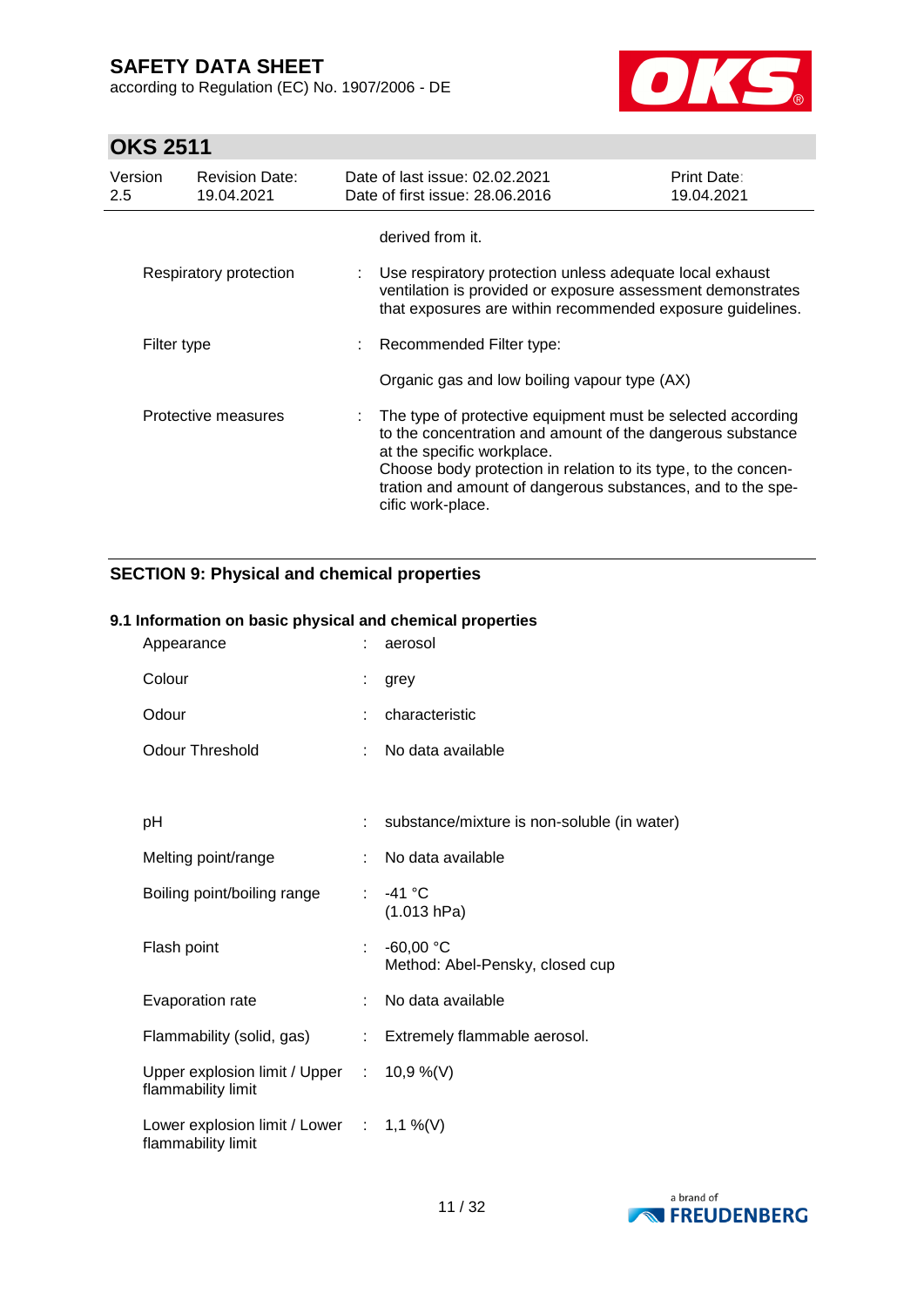according to Regulation (EC) No. 1907/2006 - DE



## **OKS 2511**

| 2.5                                        | Version             | <b>Revision Date:</b><br>19.04.2021 |                   | Date of last issue: 02.02.2021<br>Date of first issue: 28.06.2016   | Print Date:<br>19.04.2021 |
|--------------------------------------------|---------------------|-------------------------------------|-------------------|---------------------------------------------------------------------|---------------------------|
|                                            |                     | Vapour pressure                     | ÷                 | 4.000 hPa (20 °C)                                                   |                           |
|                                            |                     | Relative vapour density             | ÷                 | No data available                                                   |                           |
|                                            |                     | Relative density                    | ÷                 | 0,8(20 °C)<br>Reference substance: Water<br>The value is calculated |                           |
|                                            | Density             |                                     | ÷                 | 0,80 g/cm3<br>(20 °C)                                               |                           |
|                                            | <b>Bulk density</b> |                                     |                   | No data available                                                   |                           |
|                                            | Solubility(ies)     | Water solubility                    | ÷                 | insoluble                                                           |                           |
|                                            |                     | Solubility in other solvents        | ÷                 | No data available                                                   |                           |
|                                            | octanol/water       | Partition coefficient: n-           | ÷                 | No data available                                                   |                           |
|                                            |                     | Auto-ignition temperature           | ÷                 | No data available                                                   |                           |
|                                            |                     | Decomposition temperature           | ÷                 | No data available                                                   |                           |
|                                            | Viscosity           | Viscosity, dynamic                  | ÷                 | No data available                                                   |                           |
|                                            |                     | Viscosity, kinematic                |                   | not determined                                                      |                           |
|                                            |                     | <b>Explosive properties</b>         | ÷                 | Not explosive                                                       |                           |
|                                            |                     | Oxidizing properties                |                   | No data available                                                   |                           |
| 9.2 Other information<br>Sublimation point |                     | ÷                                   | No data available |                                                                     |                           |
|                                            |                     | Metal corrosion rate                |                   | Not corrosive to metals                                             |                           |
|                                            | Self-ignition       |                                     |                   | not auto-flammable                                                  |                           |
|                                            |                     |                                     |                   |                                                                     |                           |

### **SECTION 10: Stability and reactivity**

#### **10.1 Reactivity**

No hazards to be specially mentioned.

#### **10.2 Chemical stability**

Stable under normal conditions.

#### **10.3 Possibility of hazardous reactions**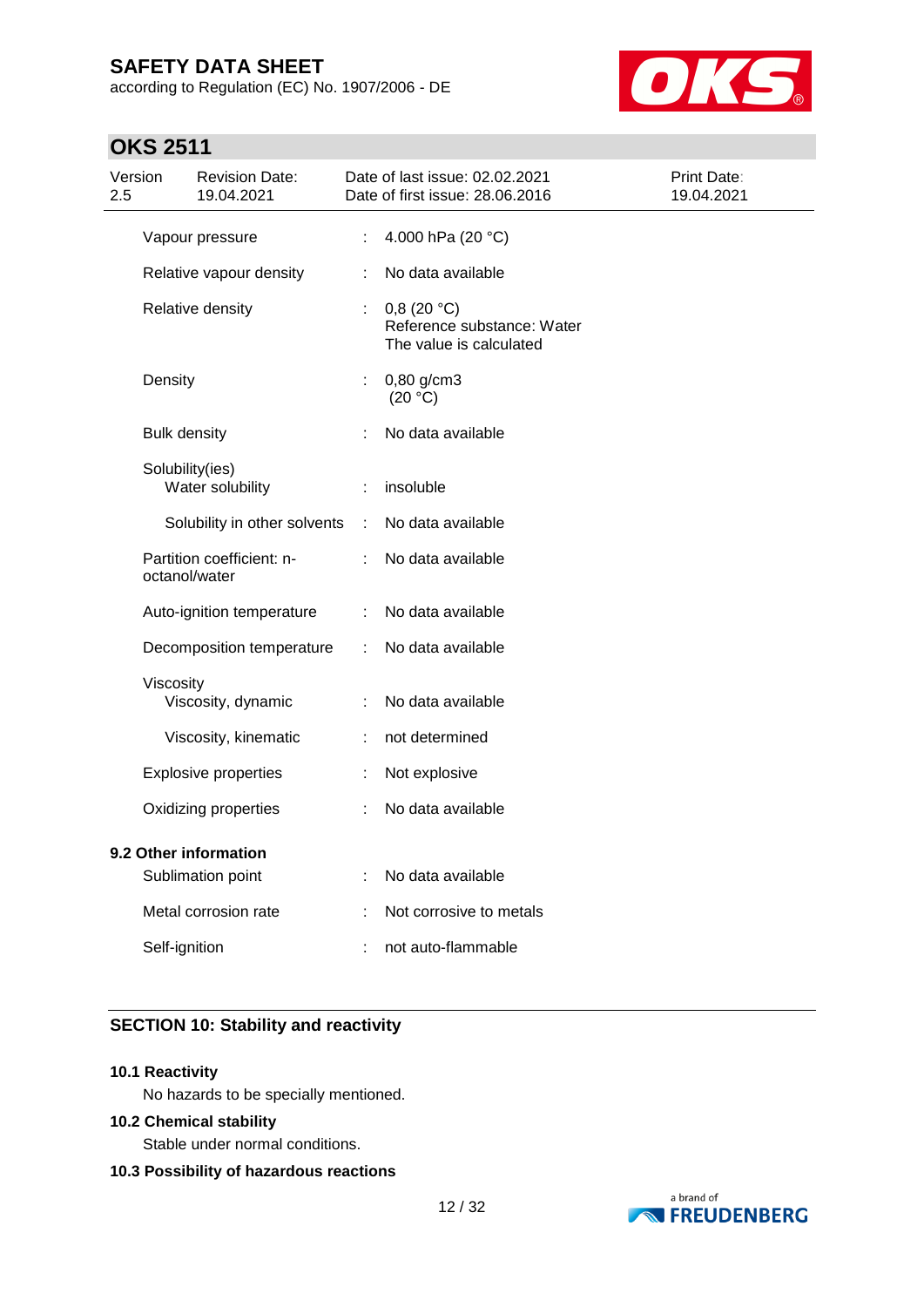according to Regulation (EC) No. 1907/2006 - DE



# **OKS 2511**

| Version<br>2.5                                  | <b>Revision Date:</b><br>19.04.2021               | Date of last issue: 02.02.2021<br>Date of first issue: 28,06,2016 | Print Date:<br>19.04.2021 |
|-------------------------------------------------|---------------------------------------------------|-------------------------------------------------------------------|---------------------------|
|                                                 | Hazardous reactions                               | No dangerous reaction known under conditions of normal use.       |                           |
| 10.4 Conditions to avoid<br>Conditions to avoid |                                                   | Heat, flames and sparks.                                          |                           |
|                                                 | 10.5 Incompatible materials<br>Materials to avoid | Oxidizing agents                                                  |                           |
|                                                 |                                                   |                                                                   |                           |

### **10.6 Hazardous decomposition products**

No decomposition if stored and applied as directed.

### **SECTION 11: Toxicological information**

### **11.1 Information on toxicological effects**

### **Acute toxicity**

#### **Product:**

| Acute inhalation toxicity | Symptoms: Inhalation may provoke the following symptoms:,<br>Respiratory disorder                                     |
|---------------------------|-----------------------------------------------------------------------------------------------------------------------|
|                           | Acute toxicity estimate: $>$ 5 mg/l<br>Exposure time: 4 h<br>Test atmosphere: dust/mist<br>Method: Calculation method |
| Acute dermal toxicity     | Symptoms: Redness, Local irritation                                                                                   |
|                           | Acute toxicity estimate: $> 2.000$ mg/kg<br>Method: Calculation method                                                |

#### **Components:**

#### **zinc powder — zinc dust (stabilised):**

| Acute oral toxicity       | LD50 (Rat): $> 2.000$ mg/kg<br>Method: OECD Test Guideline 401<br>GLP: yes<br>Assessment: The substance or mixture has no acute oral tox-<br>icity                                                           |
|---------------------------|--------------------------------------------------------------------------------------------------------------------------------------------------------------------------------------------------------------|
| Acute inhalation toxicity | : $LC50 (Rat): > 5,41 mg/l$<br>Exposure time: 4 h<br>Test atmosphere: dust/mist<br>Method: OECD Test Guideline 403<br>GLP: yes<br>Assessment: The substance or mixture has no acute inhala-<br>tion toxicity |

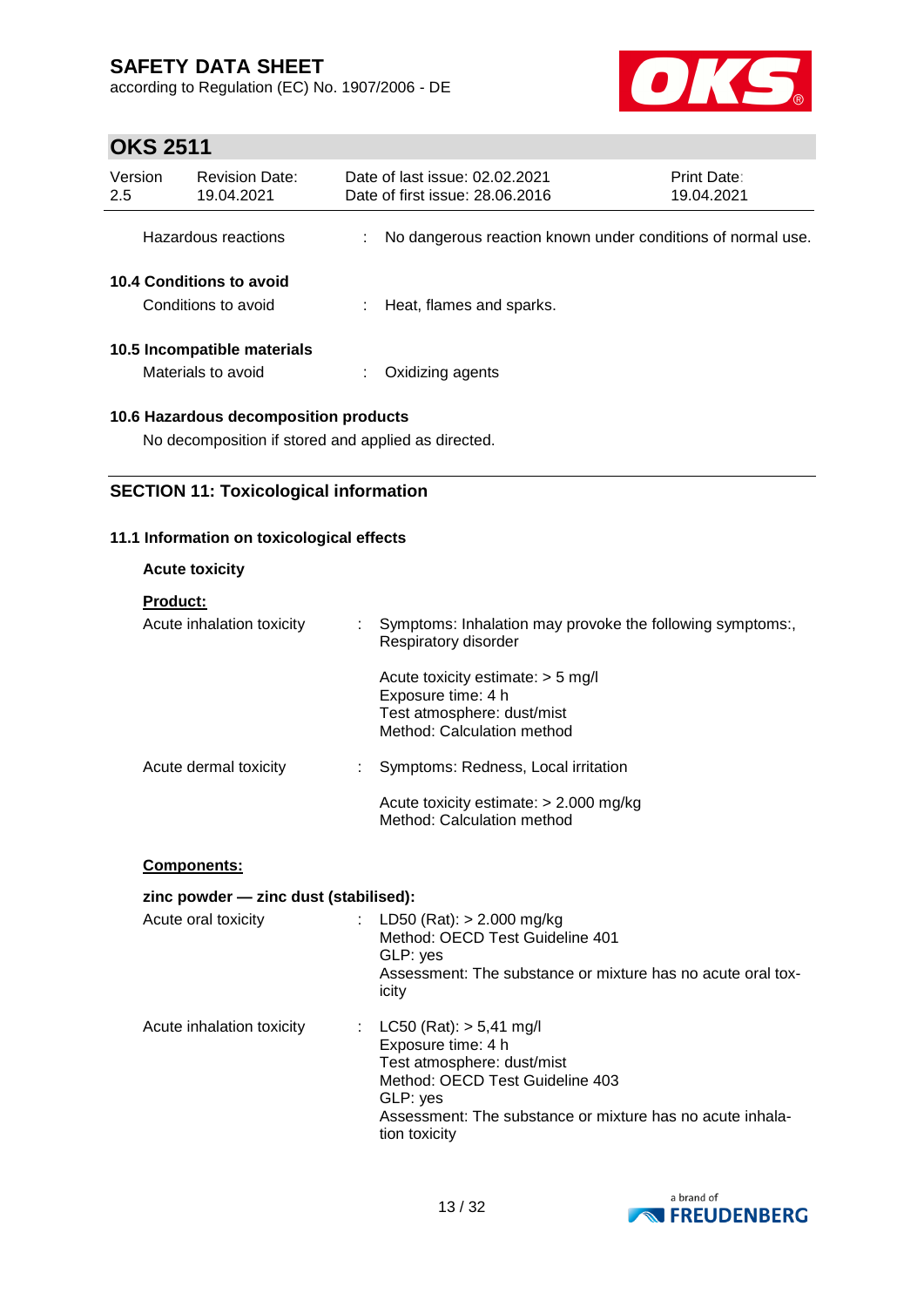according to Regulation (EC) No. 1907/2006 - DE



| Version<br>2.5 | <b>Revision Date:</b><br>19.04.2021       |                             | Date of last issue: 02.02.2021<br>Date of first issue: 28.06.2016                                                                                                                                       | Print Date:<br>19.04.2021 |
|----------------|-------------------------------------------|-----------------------------|---------------------------------------------------------------------------------------------------------------------------------------------------------------------------------------------------------|---------------------------|
|                | reaction mass of ethylbenzene and xylene: |                             |                                                                                                                                                                                                         |                           |
|                | Acute oral toxicity                       | ÷                           | LD50 (Rat): 3.523 - 4.000 mg/kg                                                                                                                                                                         |                           |
|                | Acute inhalation toxicity                 |                             | : Assessment: The component/mixture is moderately toxic after<br>short term inhalation.                                                                                                                 |                           |
|                | Acute dermal toxicity                     |                             | : Assessment: The component/mixture is moderately toxic after<br>single contact with skin.                                                                                                              |                           |
|                | 2-methoxy-1-methylethyl acetate:          |                             |                                                                                                                                                                                                         |                           |
|                | Acute oral toxicity                       |                             | LD50 (Rat): 6.190 mg/kg<br>Method: OECD Test Guideline 401<br>GLP: yes                                                                                                                                  |                           |
|                | Acute inhalation toxicity                 |                             | LC50 (Rat): 35,7 mg/l<br>Exposure time: 4 h<br>Test atmosphere: dust/mist                                                                                                                               |                           |
|                | Acute dermal toxicity                     |                             | : LD50 (Rabbit): $> 5.000$ mg/kg<br>Method: OECD Test Guideline 402                                                                                                                                     |                           |
|                |                                           |                             | Hydrocarbons, C11-C12, isoalkanes, < 2% aromatics:                                                                                                                                                      |                           |
|                | Acute oral toxicity                       | $\mathbb{Z}^{\times}$       | LD50 Oral (Rat): $> 5.000$ mg/kg<br>Method: OECD Test Guideline 401                                                                                                                                     |                           |
|                | Acute dermal toxicity                     | $\mathcal{L}^{\mathcal{L}}$ | LD50 (Rabbit): > 5.000 mg/kg<br>Method: OECD Test Guideline 402                                                                                                                                         |                           |
|                | n-butyl acetate:                          |                             |                                                                                                                                                                                                         |                           |
|                | Acute oral toxicity                       | $\mathbb{Z}^n$ .            | LD50 (Rat): 10.768 mg/kg                                                                                                                                                                                |                           |
|                | Acute inhalation toxicity                 |                             | : LC50 (Rat): $> 21$ mg/l<br>Exposure time: 4 h<br>Test atmosphere: vapour<br>Method: OECD Test Guideline 403<br>GLP: yes<br>Assessment: The substance or mixture has no acute inhala-<br>tion toxicity |                           |
|                | Acute dermal toxicity                     | ÷                           | LD50 (Rabbit): > 17.600 mg/kg                                                                                                                                                                           |                           |
| acetone:       |                                           |                             |                                                                                                                                                                                                         |                           |
|                | Acute oral toxicity                       |                             | LD50 Oral (Rat): 5.800 mg/kg                                                                                                                                                                            |                           |
| butane:        |                                           |                             |                                                                                                                                                                                                         |                           |
|                | Acute inhalation toxicity                 |                             | LC50 (Rat): 658 mg/l<br>Exposure time: 4 h<br>Test atmosphere: gas                                                                                                                                      |                           |

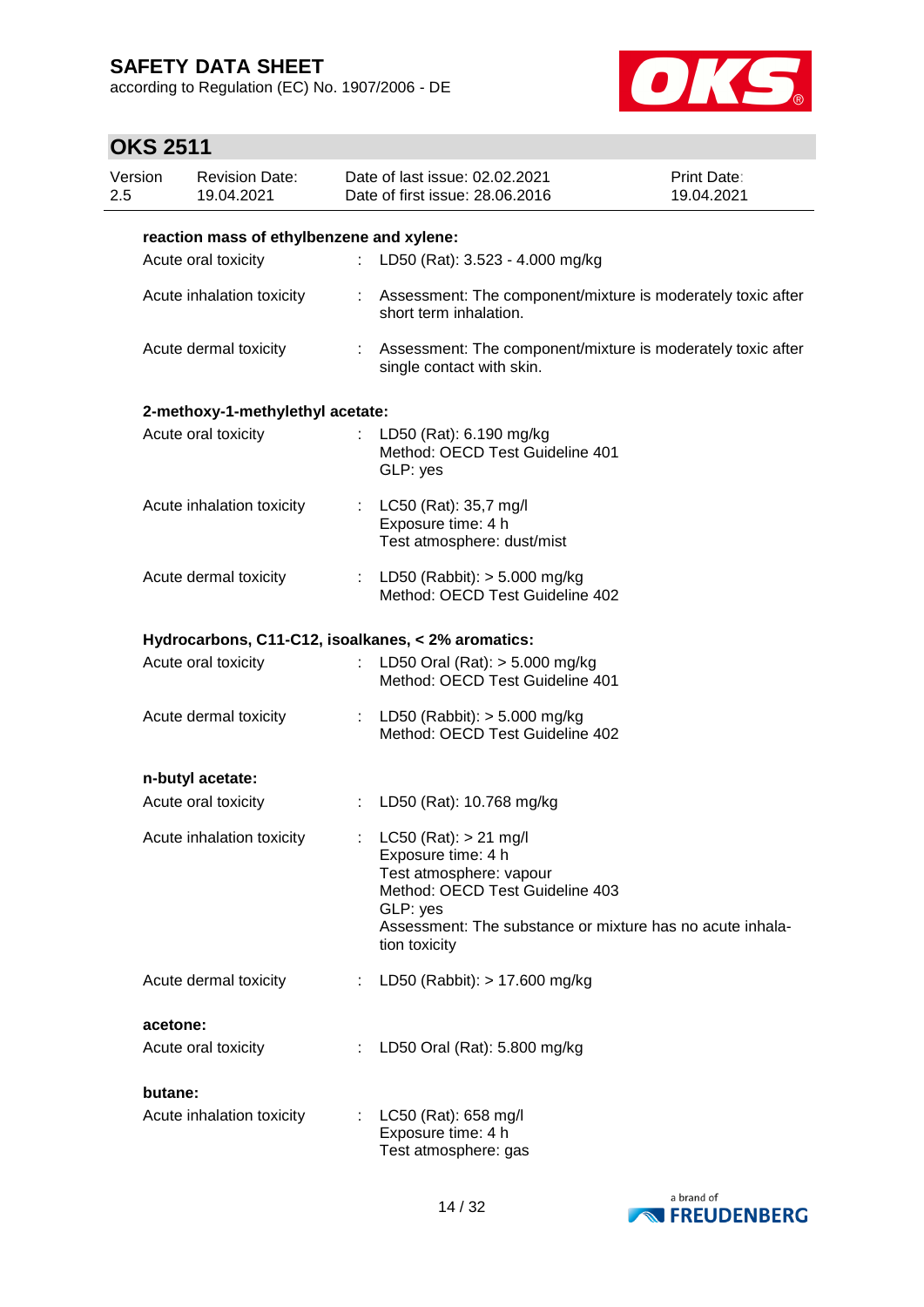according to Regulation (EC) No. 1907/2006 - DE



| Version<br>2.5 | <b>Revision Date:</b><br>19.04.2021       | Date of last issue: 02.02.2021<br>Date of first issue: 28.06.2016    | <b>Print Date:</b><br>19.04.2021 |
|----------------|-------------------------------------------|----------------------------------------------------------------------|----------------------------------|
|                | isobutane:                                |                                                                      |                                  |
|                | Acute inhalation toxicity                 | : LC50 (Rat): 658 mg/l<br>Exposure time: 4 h<br>Test atmosphere: gas |                                  |
|                | <b>Skin corrosion/irritation</b>          |                                                                      |                                  |
|                | Product:                                  |                                                                      |                                  |
|                | Remarks                                   | ÷<br>Irritating to skin.                                             |                                  |
|                | Components:                               |                                                                      |                                  |
|                | zinc powder - zinc dust (stabilised):     |                                                                      |                                  |
|                | <b>Species</b>                            | Rabbit                                                               |                                  |
|                | Assessment                                | No skin irritation                                                   |                                  |
|                | Result                                    | No skin irritation                                                   |                                  |
|                | reaction mass of ethylbenzene and xylene: |                                                                      |                                  |
|                | Assessment                                | Irritating to skin.                                                  |                                  |
|                | Result                                    | Irritating to skin.                                                  |                                  |
|                | 2-methoxy-1-methylethyl acetate:          |                                                                      |                                  |
|                | <b>Species</b>                            | Rabbit                                                               |                                  |
|                | Assessment                                | No skin irritation                                                   |                                  |
|                | Method                                    | <b>OECD Test Guideline 404</b>                                       |                                  |
|                | Result                                    | No skin irritation                                                   |                                  |
|                | <b>GLP</b>                                | yes                                                                  |                                  |
|                |                                           | Hydrocarbons, C11-C12, isoalkanes, < 2% aromatics:                   |                                  |
|                | Result                                    | Repeated exposure may cause skin dryness or cracking.<br>t           |                                  |
|                | n-butyl acetate:                          |                                                                      |                                  |
|                | Species                                   | Rabbit                                                               |                                  |
|                | Assessment                                | No skin irritation                                                   |                                  |
|                | Method                                    | OECD Test Guideline 404                                              |                                  |
|                | Result                                    | Repeated exposure may cause skin dryness or cracking.                |                                  |
|                | acetone:                                  |                                                                      |                                  |
|                | Result                                    | Repeated exposure may cause skin dryness or cracking.<br>÷           |                                  |
|                | Serious eye damage/eye irritation         |                                                                      |                                  |
|                | Product:                                  |                                                                      |                                  |
|                | Remarks                                   | Irritating to eyes.                                                  |                                  |
|                |                                           |                                                                      |                                  |

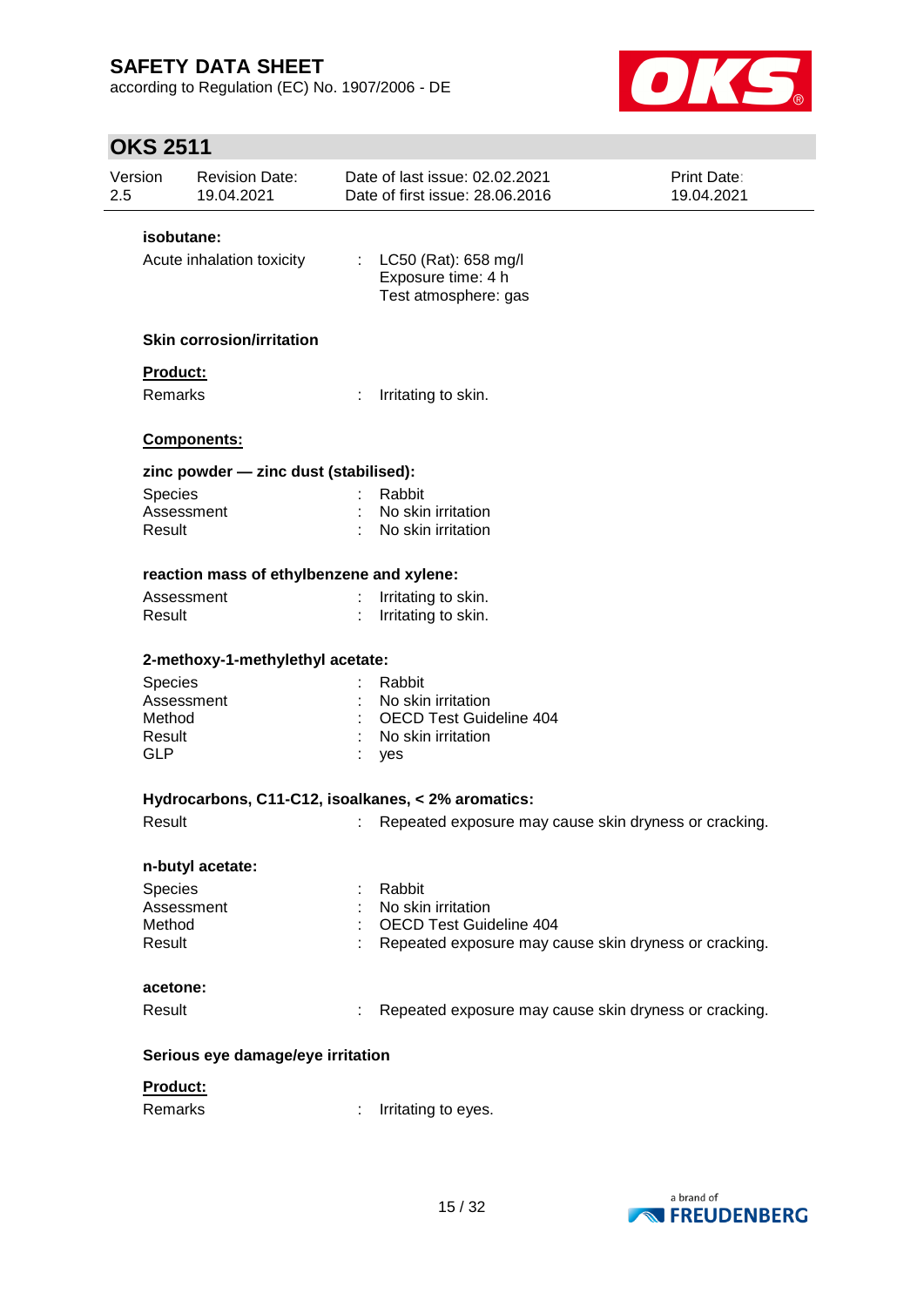according to Regulation (EC) No. 1907/2006 - DE



## **OKS 2511**

| Version | <b>Revision Date:</b> | Date of last issue: 02.02.2021  | <b>Print Date:</b> |
|---------|-----------------------|---------------------------------|--------------------|
| 2.5     | 19.04.2021            | Date of first issue: 28.06.2016 | 19.04.2021         |

#### **Components:**

### **zinc powder — zinc dust (stabilised):**

| <b>Species</b> | : Rabbit                  |
|----------------|---------------------------|
| Exposure time  | : 24h                     |
| Assessment     | : No eye irritation       |
| Method         | : OECD Test Guideline 405 |
| Result         | : No eye irritation       |
| GLP            | : yes                     |

#### **reaction mass of ethylbenzene and xylene:**

| Assessment | Irritating to eyes. |
|------------|---------------------|
| Result     | Irritating to eyes. |

#### **2-methoxy-1-methylethyl acetate:**

| <b>Species</b> | : Rabbit                       |
|----------------|--------------------------------|
| Assessment     | $\therefore$ No eye irritation |
| Method         | : OECD Test Guideline 405      |
| Result         | : No eye irritation            |
| GLP            | : ves                          |
|                |                                |

#### **n-butyl acetate:**

| <b>Species</b> | : Rabbit                  |
|----------------|---------------------------|
| Assessment     | : No eve irritation       |
| Method         | : OECD Test Guideline 405 |
| Result         | : No eve irritation       |
| GLP            | : yes                     |
|                |                           |

#### **acetone:**

| Species | Rabbit         |
|---------|----------------|
| Result  | Eye irritation |

#### **Respiratory or skin sensitisation**

#### **Product:**

: This information is not available.

#### **Components:**

#### **zinc powder — zinc dust (stabilised):**

| Species    | $\therefore$ Guinea pig                              |
|------------|------------------------------------------------------|
| Assessment | : Did not cause sensitisation on laboratory animals. |
| Method     | : OECD Test Guideline 406                            |
| Result     | : Did not cause sensitisation on laboratory animals. |
| GLP        | : ves                                                |

#### **reaction mass of ethylbenzene and xylene:**

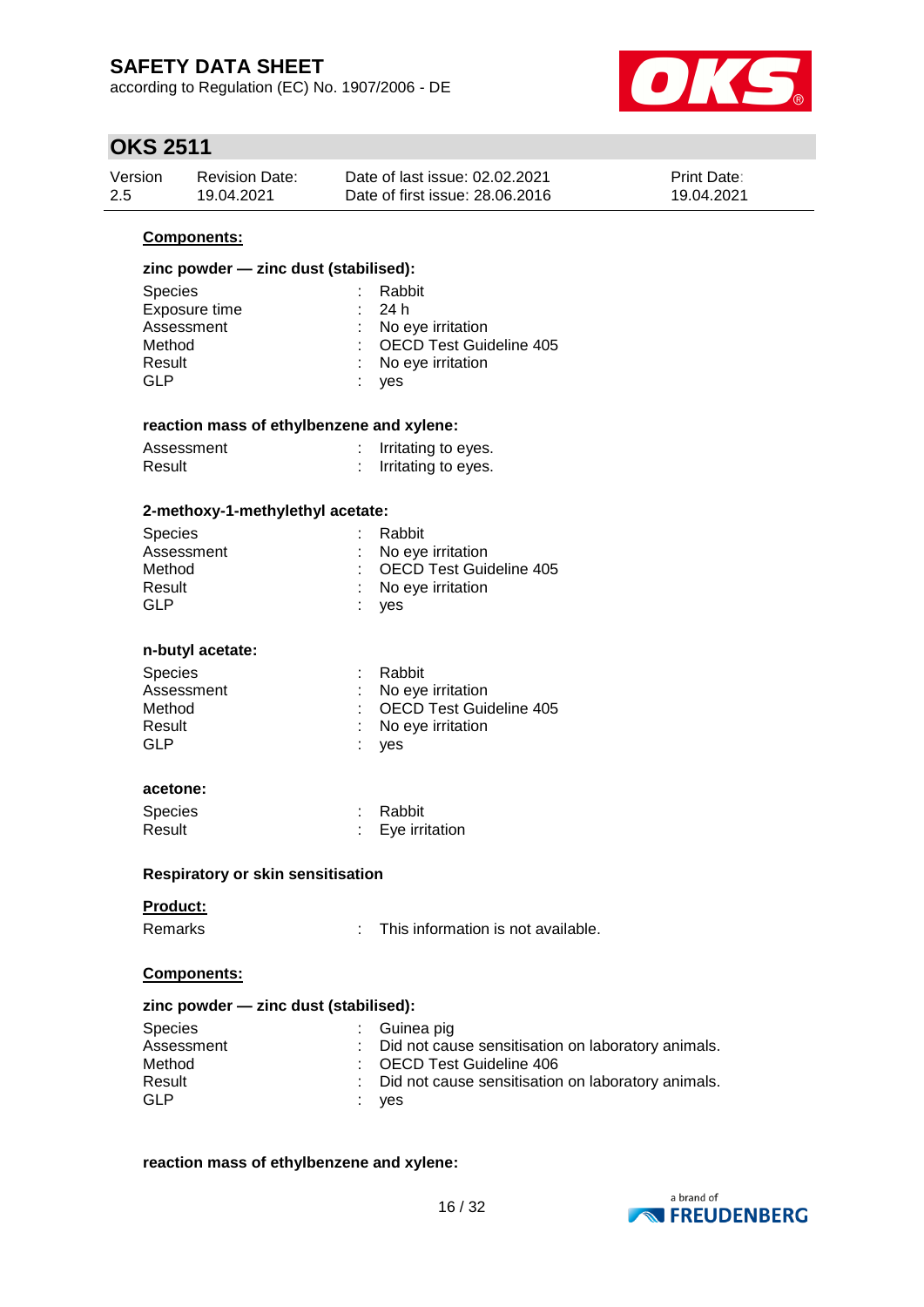according to Regulation (EC) No. 1907/2006 - DE



| Version<br>2.5                            | <b>Revision Date:</b><br>19.04.2021               |            | Date of last issue: 02.02.2021<br>Date of first issue: 28.06.2016                                                                                                                                                                                                 | Print Date:<br>19.04.2021 |
|-------------------------------------------|---------------------------------------------------|------------|-------------------------------------------------------------------------------------------------------------------------------------------------------------------------------------------------------------------------------------------------------------------|---------------------------|
| Result                                    | Assessment                                        |            | Did not cause sensitisation on laboratory animals.<br>Did not cause sensitisation on laboratory animals.                                                                                                                                                          |                           |
|                                           | 2-methoxy-1-methylethyl acetate:                  |            |                                                                                                                                                                                                                                                                   |                           |
| Species<br>Method<br>Result<br><b>GLP</b> | <b>Test Type</b><br>Assessment                    |            | <b>Maximisation Test</b><br>Guinea pig<br>Does not cause skin sensitisation.<br><b>OECD Test Guideline 406</b><br>Does not cause skin sensitisation.<br>yes                                                                                                       |                           |
|                                           | n-butyl acetate:                                  |            |                                                                                                                                                                                                                                                                   |                           |
| Species<br>Method<br>Result               | <b>Test Type</b><br>Exposure routes<br>Assessment |            | <b>Maximisation Test</b><br>Dermal<br>Guinea pig<br>Does not cause skin sensitisation.<br><b>OECD Test Guideline 406</b><br>Does not cause skin sensitisation.                                                                                                    |                           |
|                                           | <b>Germ cell mutagenicity</b>                     |            |                                                                                                                                                                                                                                                                   |                           |
|                                           | <b>Product:</b>                                   |            |                                                                                                                                                                                                                                                                   |                           |
|                                           | Genotoxicity in vitro                             |            | Remarks: No data available                                                                                                                                                                                                                                        |                           |
|                                           | Genotoxicity in vivo                              |            | Remarks: No data available                                                                                                                                                                                                                                        |                           |
|                                           | Components:                                       |            |                                                                                                                                                                                                                                                                   |                           |
|                                           | zinc powder - zinc dust (stabilised):             |            |                                                                                                                                                                                                                                                                   |                           |
|                                           | Germ cell mutagenicity-As-<br>sessment            | $\sim 100$ | Tests on bacterial or mammalian cell cultures did not show<br>mutagenic effects.                                                                                                                                                                                  |                           |
|                                           | 2-methoxy-1-methylethyl acetate:                  |            |                                                                                                                                                                                                                                                                   |                           |
|                                           | Germ cell mutagenicity-As-<br>sessment            | ÷.         | Tests on bacterial or mammalian cell cultures did not show<br>mutagenic effects., Animal testing did not show any mutagenic<br>effects.                                                                                                                           |                           |
|                                           | n-butyl acetate:                                  |            |                                                                                                                                                                                                                                                                   |                           |
|                                           | Genotoxicity in vitro                             |            | Test Type: Ames test<br>Test system: Salmonella typhimurium<br>Method: OECD Test Guideline 471<br>Result: negative<br>Test Type: Chromosome aberration test in vitro<br>Test system: Chinese hamster cells<br>Method: OECD Test Guideline 473<br>Result: negative |                           |
|                                           |                                                   |            |                                                                                                                                                                                                                                                                   |                           |

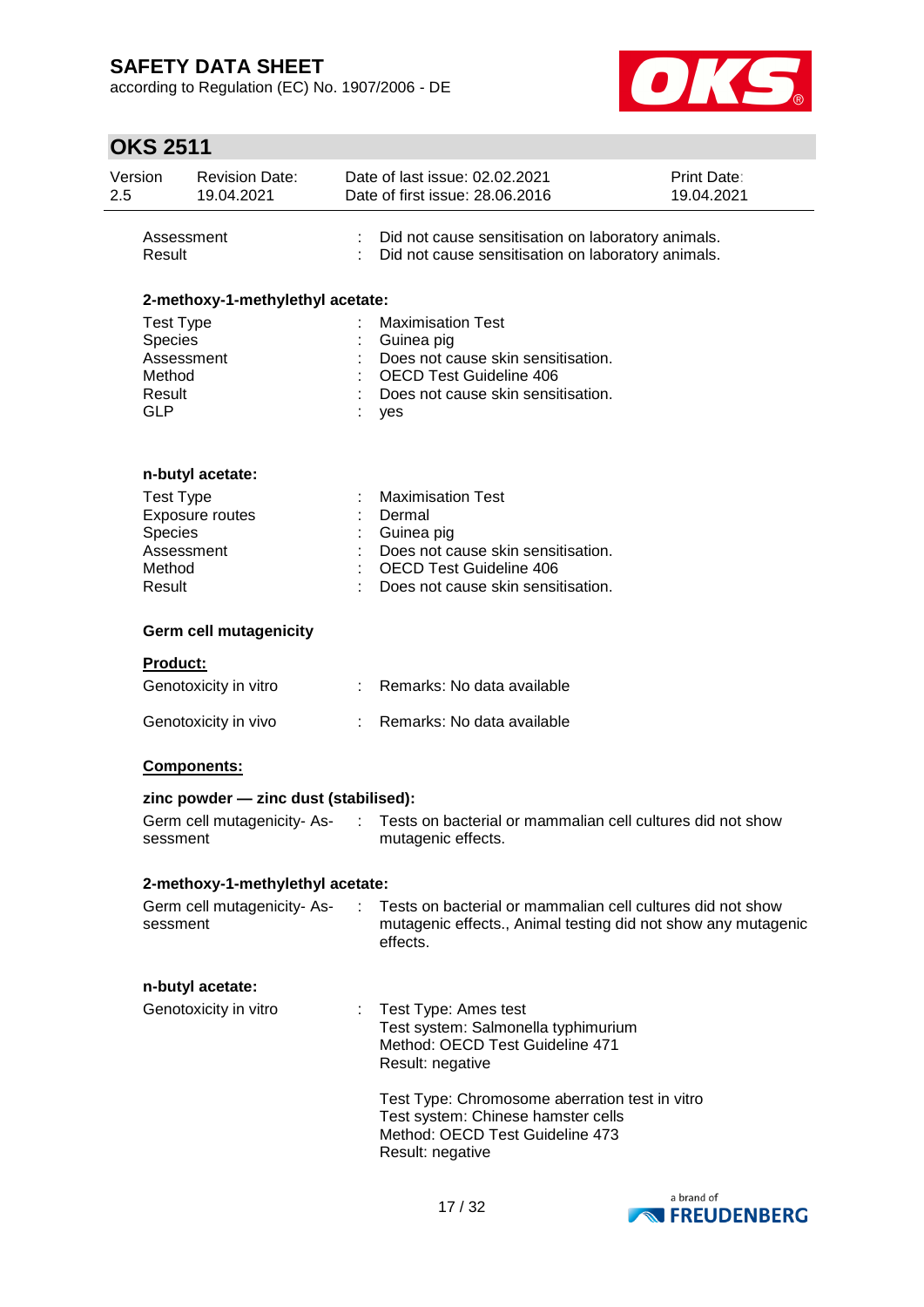according to Regulation (EC) No. 1907/2006 - DE



| Version<br>2.5  | <b>Revision Date:</b><br>19.04.2021       |           | Date of last issue: 02.02.2021<br>Date of first issue: 28.06.2016                                                                       | Print Date:<br>19.04.2021 |
|-----------------|-------------------------------------------|-----------|-----------------------------------------------------------------------------------------------------------------------------------------|---------------------------|
|                 | Genotoxicity in vivo                      |           | Species: Mouse<br><b>Application Route: Oral</b><br>Method: OECD Test Guideline 474<br>Result: negative                                 |                           |
| sessment        | Germ cell mutagenicity-As-                | $\sim 10$ | Tests on bacterial or mammalian cell cultures did not show<br>mutagenic effects., Animal testing did not show any mutagenic<br>effects. |                           |
|                 | Carcinogenicity                           |           |                                                                                                                                         |                           |
| Product:        |                                           |           |                                                                                                                                         |                           |
| Remarks         |                                           |           | No data available                                                                                                                       |                           |
|                 | <b>Components:</b>                        |           |                                                                                                                                         |                           |
|                 | zinc powder - zinc dust (stabilised):     |           |                                                                                                                                         |                           |
| ment            |                                           |           | Carcinogenicity - Assess- : No evidence of carcinogenicity in animal studies.                                                           |                           |
|                 | 2-methoxy-1-methylethyl acetate:          |           |                                                                                                                                         |                           |
| ment            |                                           |           | Carcinogenicity - Assess- : Not classifiable as a human carcinogen.                                                                     |                           |
|                 | n-butyl acetate:                          |           |                                                                                                                                         |                           |
| ment            |                                           |           | Carcinogenicity - Assess- : Not classifiable as a human carcinogen.                                                                     |                           |
|                 | <b>Reproductive toxicity</b>              |           |                                                                                                                                         |                           |
| <b>Product:</b> |                                           |           |                                                                                                                                         |                           |
|                 | Effects on fertility                      |           | Remarks: No data available                                                                                                              |                           |
| ment            |                                           |           | Effects on foetal develop- : Remarks: No data available                                                                                 |                           |
|                 | Components:                               |           |                                                                                                                                         |                           |
|                 | zinc powder - zinc dust (stabilised):     |           |                                                                                                                                         |                           |
| sessment        |                                           |           | Reproductive toxicity - As- : No toxicity to reproduction<br>No effects on or via lactation                                             |                           |
|                 | reaction mass of ethylbenzene and xylene: |           |                                                                                                                                         |                           |
| sessment        |                                           |           | Reproductive toxicity - As- : Animal testing did not show any effects on fertility.                                                     |                           |
|                 | 2-methoxy-1-methylethyl acetate:          |           |                                                                                                                                         |                           |

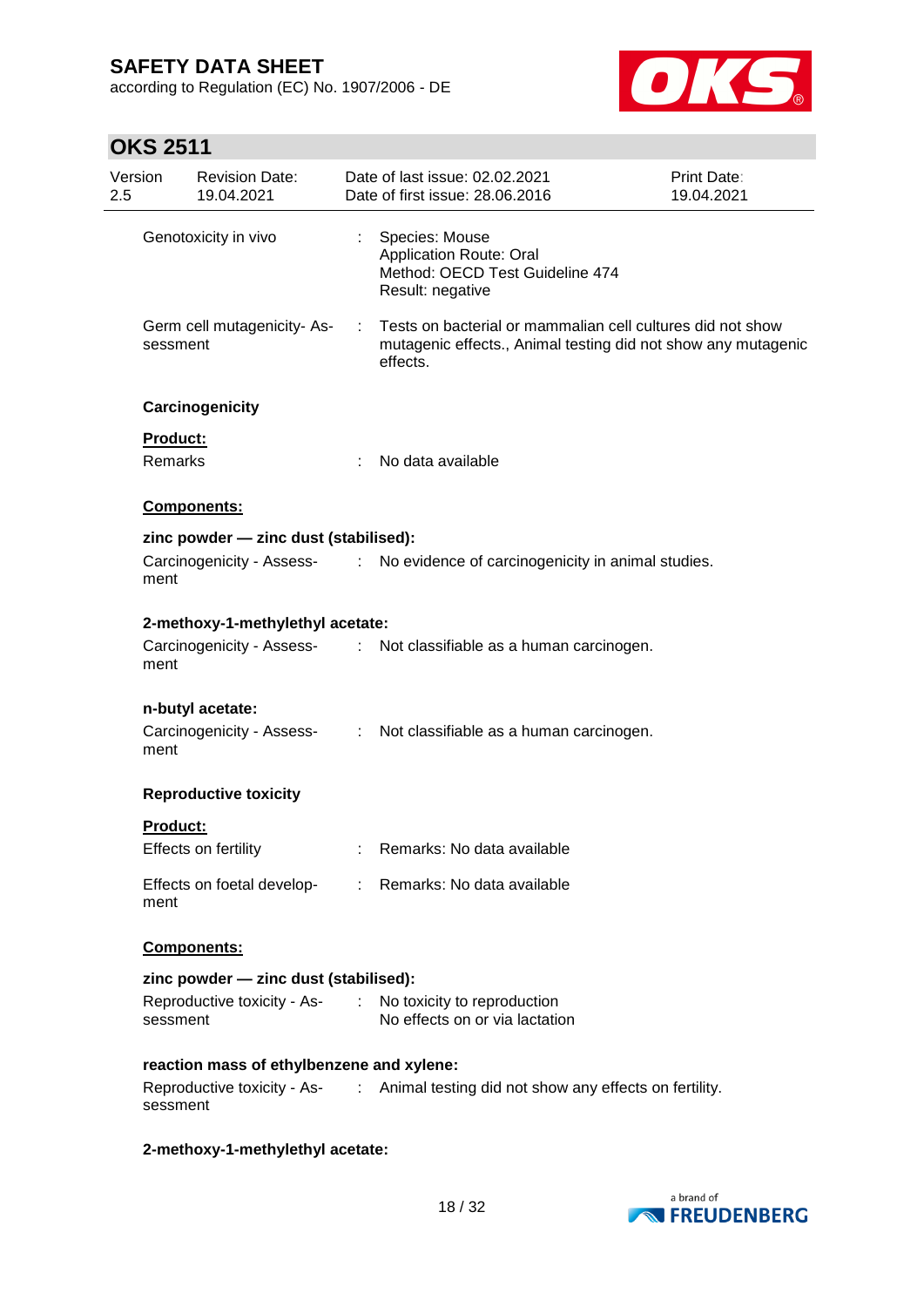according to Regulation (EC) No. 1907/2006 - DE



| Version<br><b>Revision Date:</b><br>2.5<br>19.04.2021                                            | Date of last issue: 02.02.2021<br>Date of first issue: 28.06.2016                                                                                                                                                                                                                                                                                  | Print Date:<br>19.04.2021 |
|--------------------------------------------------------------------------------------------------|----------------------------------------------------------------------------------------------------------------------------------------------------------------------------------------------------------------------------------------------------------------------------------------------------------------------------------------------------|---------------------------|
| Reproductive toxicity - As-<br>sessment                                                          | ÷<br>No toxicity to reproduction<br>No toxicity to reproduction                                                                                                                                                                                                                                                                                    |                           |
| n-butyl acetate:                                                                                 |                                                                                                                                                                                                                                                                                                                                                    |                           |
| Effects on fertility                                                                             | Test Type: Two-generation study<br>Species: Rat<br>Application Route: inhalation (vapour)<br>General Toxicity - Parent: NOAEC: 750 mg/l<br>General Toxicity F1: NOAEC: 750 mg/l<br>General Toxicity F2: NOAEC: 750 mg/l<br>Method: OECD Test Guideline 416<br>Result: Embryotoxic effects and adverse effects on the off-<br>spring were detected. |                           |
| Reproductive toxicity - As-<br>sessment                                                          | No evidence of adverse effects on sexual function and fertility,<br>or on development, based on animal experiments.<br>No toxicity to reproduction                                                                                                                                                                                                 |                           |
| <b>STOT - single exposure</b>                                                                    |                                                                                                                                                                                                                                                                                                                                                    |                           |
| <b>Components:</b>                                                                               |                                                                                                                                                                                                                                                                                                                                                    |                           |
| reaction mass of ethylbenzene and xylene:                                                        |                                                                                                                                                                                                                                                                                                                                                    |                           |
|                                                                                                  |                                                                                                                                                                                                                                                                                                                                                    |                           |
| Exposure routes<br><b>Target Organs</b><br>Assessment                                            | Inhalation<br>Respiratory system<br>The substance or mixture is classified as specific target organ<br>toxicant, single exposure, category 3 with respiratory tract<br>irritation.                                                                                                                                                                 |                           |
|                                                                                                  |                                                                                                                                                                                                                                                                                                                                                    |                           |
| 2-methoxy-1-methylethyl acetate:<br><b>Exposure routes</b><br><b>Target Organs</b><br>Assessment | Ingestion<br>Central nervous system<br>The substance or mixture is classified as specific target organ<br>toxicant, single exposure, category 3 with narcotic effects.                                                                                                                                                                             |                           |
| n-butyl acetate:                                                                                 |                                                                                                                                                                                                                                                                                                                                                    |                           |
| <b>Exposure routes</b><br><b>Target Organs</b><br>Assessment                                     | Inhalation<br>Central nervous system<br>The substance or mixture is classified as specific target organ<br>toxicant, single exposure, category 3 with narcotic effects.                                                                                                                                                                            |                           |
| acetone:                                                                                         |                                                                                                                                                                                                                                                                                                                                                    |                           |

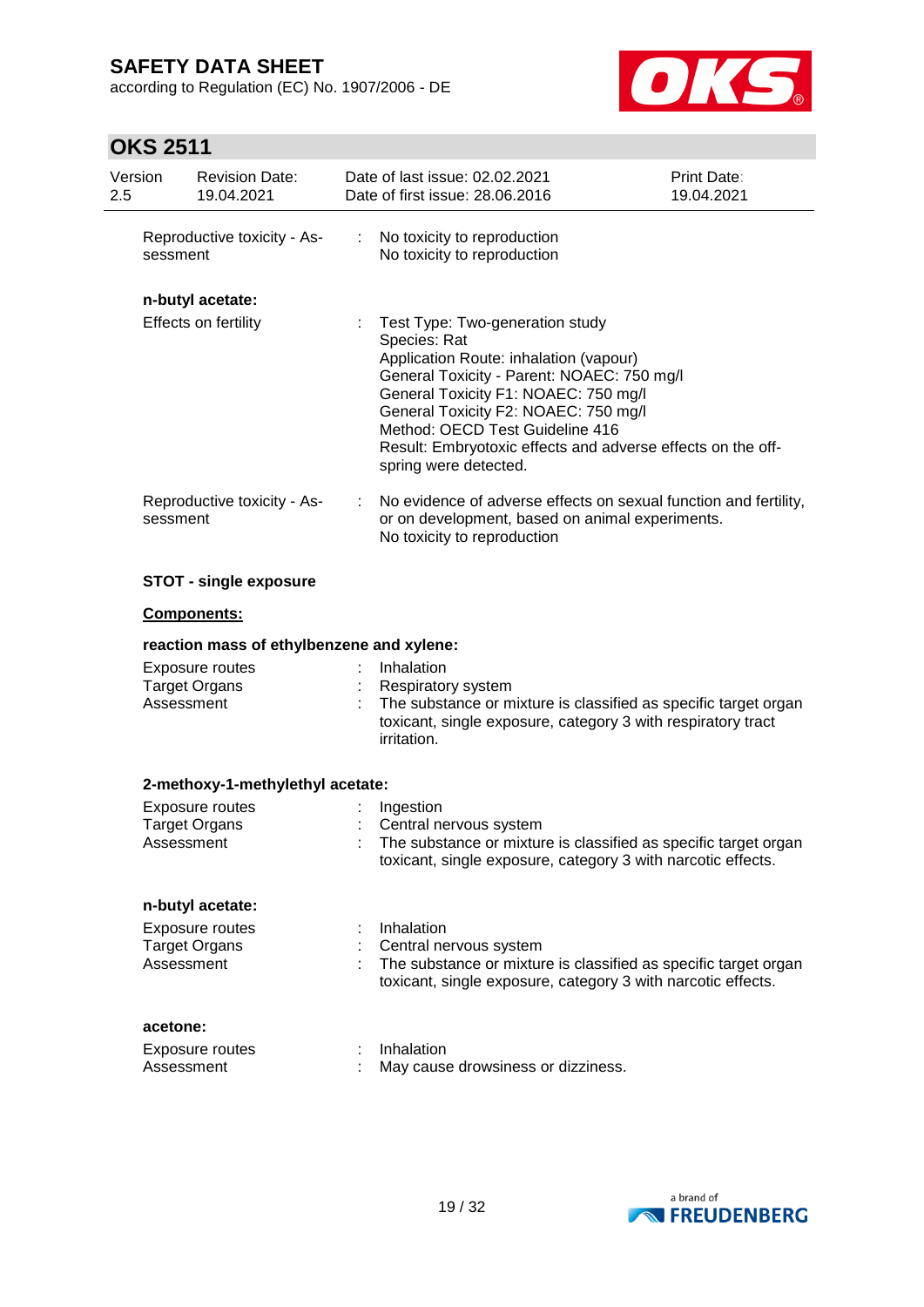according to Regulation (EC) No. 1907/2006 - DE



# **OKS 2511**

| <b>∕INU ŁUII</b><br>Version<br>2.5 | <b>Revision Date:</b><br>19.04.2021       | Date of last issue: 02.02.2021<br>Date of first issue: 28.06.2016                                                              | Print Date:<br>19.04.2021 |
|------------------------------------|-------------------------------------------|--------------------------------------------------------------------------------------------------------------------------------|---------------------------|
|                                    |                                           |                                                                                                                                |                           |
|                                    | <b>STOT - repeated exposure</b>           |                                                                                                                                |                           |
|                                    | Components:                               |                                                                                                                                |                           |
|                                    | reaction mass of ethylbenzene and xylene: |                                                                                                                                |                           |
|                                    | Exposure routes                           | Inhalation                                                                                                                     |                           |
|                                    | <b>Target Organs</b><br>Assessment        | Auditory system<br>The substance or mixture is classified as specific target organ<br>toxicant, repeated exposure, category 2. |                           |
|                                    | 2-methoxy-1-methylethyl acetate:          |                                                                                                                                |                           |
|                                    | Assessment                                | The substance or mixture is not classified as specific target<br>organ toxicant, repeated exposure.                            |                           |
|                                    | n-butyl acetate:                          |                                                                                                                                |                           |
|                                    | Assessment                                | The substance or mixture is not classified as specific target<br>organ toxicant, repeated exposure.                            |                           |
|                                    | <b>Repeated dose toxicity</b>             |                                                                                                                                |                           |
| Product:                           |                                           |                                                                                                                                |                           |
| <b>Remarks</b>                     |                                           | This information is not available.                                                                                             |                           |
|                                    | Components:                               |                                                                                                                                |                           |
|                                    | n-butyl acetate:                          |                                                                                                                                |                           |
| Species                            |                                           | Rat                                                                                                                            |                           |
| <b>NOAEL</b>                       | <b>Application Route</b>                  | 125 mg/kg<br>Oral                                                                                                              |                           |
|                                    | <b>Aspiration toxicity</b>                |                                                                                                                                |                           |
| <b>Product:</b>                    |                                           |                                                                                                                                |                           |
|                                    | This information is a stronger later      |                                                                                                                                |                           |

This information is not available.

### **Components:**

**zinc powder — zinc dust (stabilised):** No aspiration toxicity classification

#### **reaction mass of ethylbenzene and xylene:**

May be fatal if swallowed and enters airways.

#### **2-methoxy-1-methylethyl acetate:**

No aspiration toxicity classification

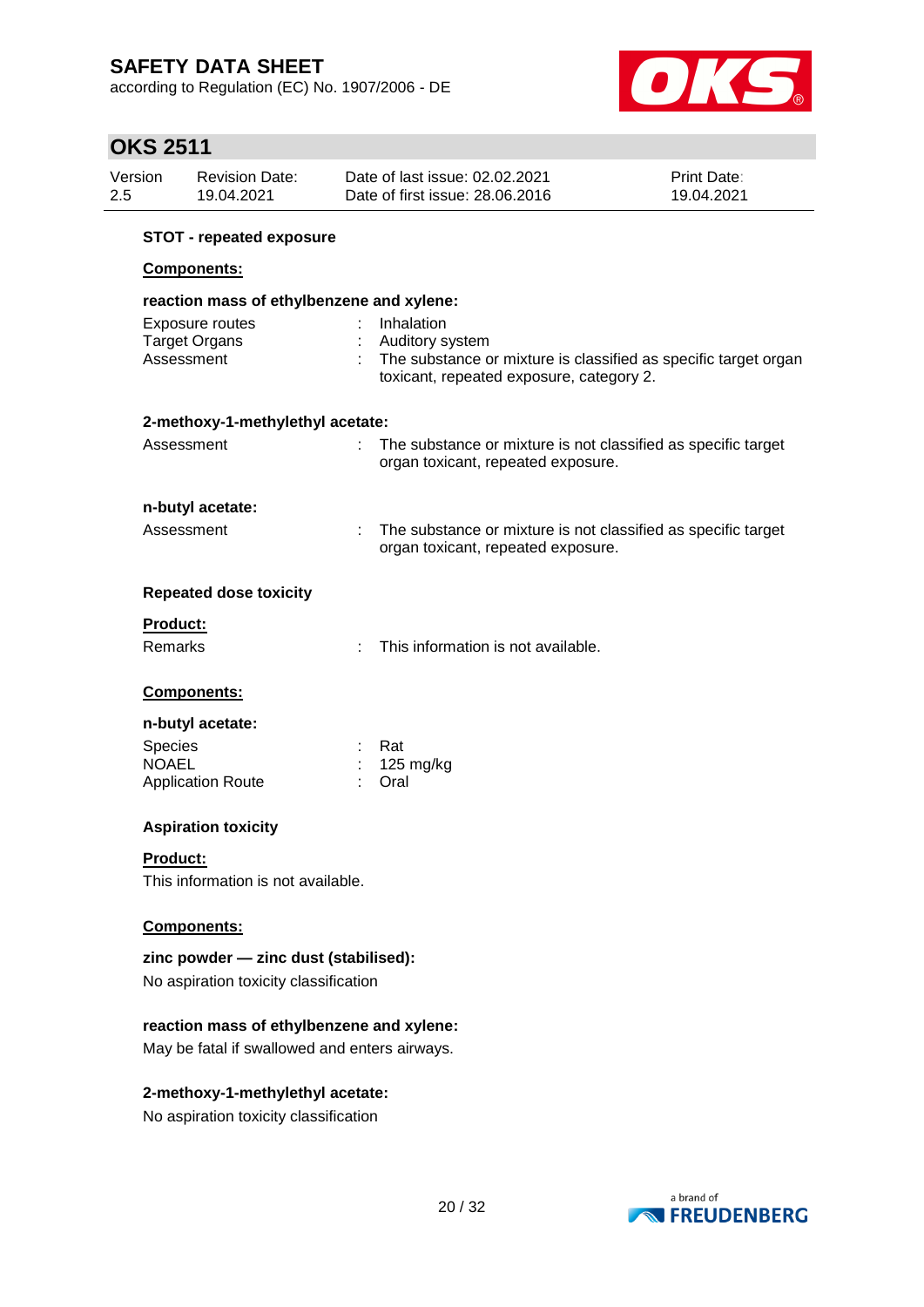according to Regulation (EC) No. 1907/2006 - DE



## **OKS 2511**

| Version | <b>Revision Date:</b> | Date of last issue: 02.02.2021  | <b>Print Date:</b> |
|---------|-----------------------|---------------------------------|--------------------|
| 2.5     | 19.04.2021            | Date of first issue: 28.06.2016 | 19.04.2021         |

#### **Hydrocarbons, C11-C12, isoalkanes, < 2% aromatics:**

May be fatal if swallowed and enters airways.

#### **n-butyl acetate:**

No aspiration toxicity classification

#### **Further information**

### **Product:**

Remarks : Ingestion causes irritation of upper respiratory system and gastrointestinal disturbance.

### **SECTION 12: Ecological information**

#### **12.1 Toxicity**

toxicity)

| <b>Product:</b>                                                                     |                                                                                                          |
|-------------------------------------------------------------------------------------|----------------------------------------------------------------------------------------------------------|
| Toxicity to fish                                                                    | : Remarks: May cause long-term adverse effects in the aquatic<br>environment.                            |
| Toxicity to daphnia and other : Remarks: No data available<br>aquatic invertebrates |                                                                                                          |
| Toxicity to algae/aquatic : Remarks: No data available<br>plants                    |                                                                                                          |
| Toxicity to microorganisms                                                          | Remarks: No data available                                                                               |
| <b>Components:</b>                                                                  |                                                                                                          |
| zinc powder - zinc dust (stabilised):                                               |                                                                                                          |
| Toxicity to fish                                                                    | : LC50 (Oncorhynchus kisutch (coho salmon)): 0,727 mg/l<br>Exposure time: 96 h<br>Test Type: static test |
|                                                                                     | Toxicity to daphnia and other : EC50 (Daphnia magna (Water flea)): 0,937 mg/l                            |

| aquatic invertebrates                      |  | Exposure time: 48 h<br>Test Type: static test<br>Method: OECD Test Guideline 202 |  |  |  |
|--------------------------------------------|--|----------------------------------------------------------------------------------|--|--|--|
| M-Factor (Acute aquatic tox- : 1<br>icity) |  |                                                                                  |  |  |  |
| M-Factor (Chronic aquatic                  |  |                                                                                  |  |  |  |

a brand of **EREUDENBERG**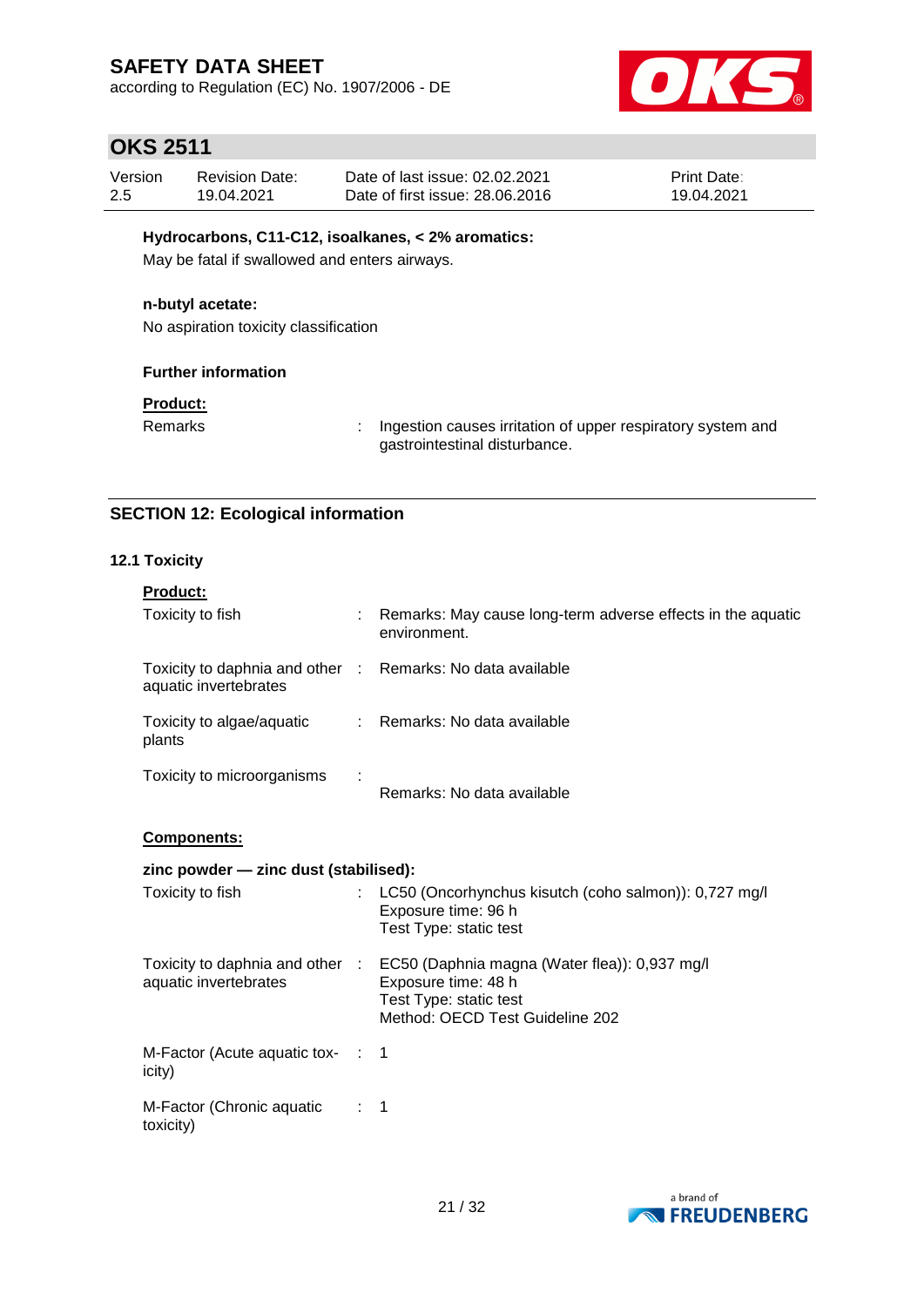according to Regulation (EC) No. 1907/2006 - DE



| Version<br>2.5 |                  | <b>Revision Date:</b><br>19.04.2021                            |                | Date of last issue: 02.02.2021<br>Date of first issue: 28.06.2016                                                                                                      | Print Date:<br>19.04.2021 |
|----------------|------------------|----------------------------------------------------------------|----------------|------------------------------------------------------------------------------------------------------------------------------------------------------------------------|---------------------------|
|                |                  | <b>Ecotoxicology Assessment</b>                                |                |                                                                                                                                                                        |                           |
|                |                  | Acute aquatic toxicity                                         |                | $\therefore$ Very toxic to aquatic life.                                                                                                                               |                           |
|                |                  | Chronic aquatic toxicity                                       |                | : Very toxic to aquatic life with long lasting effects.                                                                                                                |                           |
|                |                  | reaction mass of ethylbenzene and xylene:                      |                |                                                                                                                                                                        |                           |
|                | Toxicity to fish |                                                                |                | LC50 (Oncorhynchus mykiss (rainbow trout)): 2,6 mg/l<br>Exposure time: 96 h<br>Method: OECD Test Guideline 203                                                         |                           |
|                |                  | 2-methoxy-1-methylethyl acetate:                               |                |                                                                                                                                                                        |                           |
|                |                  | Toxicity to fish                                               |                | LC50 (Oncorhynchus mykiss (rainbow trout)): > 100 - 180<br>mg/l<br>Exposure time: 96 h<br>Test Type: static test<br>Method: OECD Test Guideline 203                    |                           |
|                |                  | Toxicity to daphnia and other :<br>aquatic invertebrates       |                | EC50 (Daphnia magna (Water flea)): 373 mg/l<br>Exposure time: 48 h<br>Test Type: static test<br>Method: OECD Test Guideline 202<br>GLP: yes                            |                           |
|                | plants           | Toxicity to algae/aquatic                                      |                | NOEC (Pseudokirchneriella subcapitata (green algae)): >=<br>1.000 mg/l<br>Exposure time: 72 h<br>Test Type: static test<br>Method: OECD Test Guideline 201<br>GLP: yes |                           |
|                |                  | Toxicity to microorganisms                                     | $\mathbb{Z}^n$ | EC10 (activated sludge): $> 1.000$ mg/l<br>Exposure time: 0,5 h<br>Test Type: static test<br>Method: OECD Test Guideline 209                                           |                           |
|                | ic toxicity)     | Toxicity to daphnia and other<br>aquatic invertebrates (Chron- |                | $EC50:$ > 100 mg/l<br>Exposure time: 21 d<br>Species: Daphnia magna (Water flea)<br><b>Test Type: Reproduction Test</b><br>Method: OECD Test Guideline 211             |                           |
|                |                  | n-butyl acetate:                                               |                |                                                                                                                                                                        |                           |
|                |                  | Toxicity to fish                                               |                | LC50 (Pimephales promelas (fathead minnow)): 18 mg/l<br>Exposure time: 96 h<br>Test Type: flow-through test<br>Method: OECD Test Guideline 203                         |                           |
|                |                  | Toxicity to daphnia and other<br>aquatic invertebrates         |                | EC50 (Daphnia (water flea)): 44 mg/l<br>Exposure time: 48 h<br>Test Type: static test                                                                                  |                           |

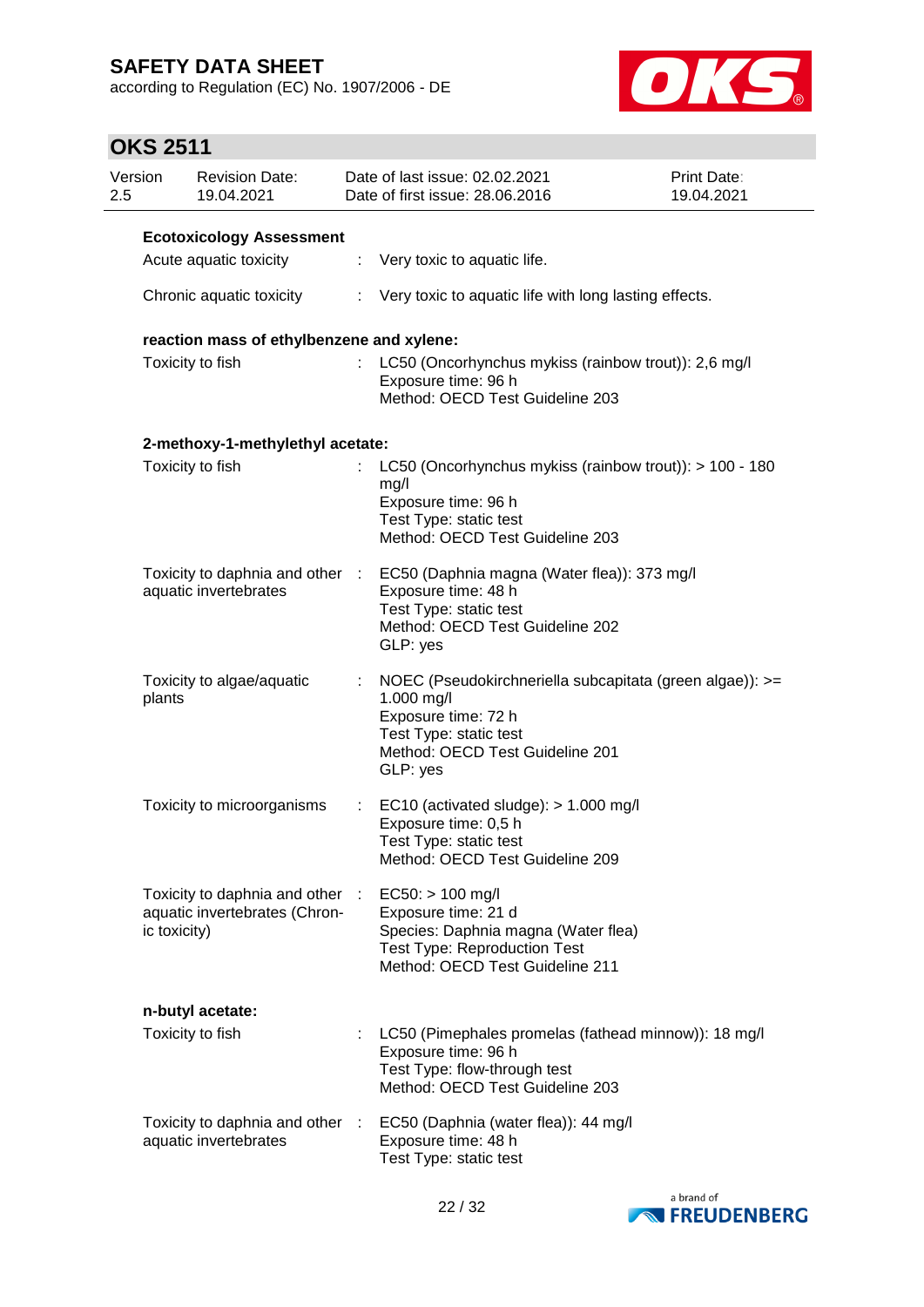according to Regulation (EC) No. 1907/2006 - DE



| Version<br>2.5 |                 | <b>Revision Date:</b><br>19.04.2021                            |      | Date of last issue: 02.02.2021<br>Date of first issue: 28.06.2016                                                                                                                | Print Date:<br>19.04.2021 |
|----------------|-----------------|----------------------------------------------------------------|------|----------------------------------------------------------------------------------------------------------------------------------------------------------------------------------|---------------------------|
|                |                 |                                                                |      |                                                                                                                                                                                  |                           |
|                | plants          | Toxicity to algae/aquatic                                      | ÷.   | EC50 (Desmodesmus subspicatus (green algae)): 397 mg/l<br>Exposure time: 72 h<br>Test Type: static test                                                                          |                           |
|                |                 | Toxicity to microorganisms                                     |      | EC50 (Tetrahymena pyriformis): 356 mg/l<br>Exposure time: 40 h<br>Test Type: Growth inhibition                                                                                   |                           |
|                | ic toxicity)    | Toxicity to daphnia and other<br>aquatic invertebrates (Chron- | - 11 | NOEC: 23 mg/l<br>Exposure time: 21 d<br>Species: Daphnia magna (Water flea)<br><b>Test Type: Reproduction Test</b><br>GLP: yes                                                   |                           |
|                |                 | 12.2 Persistence and degradability                             |      |                                                                                                                                                                                  |                           |
|                | <b>Product:</b> |                                                                |      |                                                                                                                                                                                  |                           |
|                |                 | Biodegradability                                               |      | Remarks: No data available                                                                                                                                                       |                           |
|                | ity             | Physico-chemical removabil- :                                  |      | Remarks: No data available                                                                                                                                                       |                           |
|                |                 | Components:                                                    |      |                                                                                                                                                                                  |                           |
|                |                 | reaction mass of ethylbenzene and xylene:                      |      |                                                                                                                                                                                  |                           |
|                |                 | Biodegradability                                               |      | Result: rapidly biodegradable<br>Biodegradation: 90 %<br>Exposure time: 28 d                                                                                                     |                           |
|                |                 | 2-methoxy-1-methylethyl acetate:                               |      |                                                                                                                                                                                  |                           |
|                |                 | Biodegradability                                               |      | Test Type: aerobic<br>Inoculum: activated sludge<br>Result: rapidly biodegradable<br>Biodegradation: 83 %<br>Exposure time: 28 d<br>Method: OECD Test Guideline 301F<br>GLP: yes |                           |
|                |                 |                                                                |      | Hydrocarbons, C11-C12, isoalkanes, < 2% aromatics:                                                                                                                               |                           |
|                |                 | Biodegradability                                               |      | Result: Not readily biodegradable.                                                                                                                                               |                           |
|                |                 | n-butyl acetate:                                               |      |                                                                                                                                                                                  |                           |
|                |                 | Biodegradability                                               |      | Test Type: Primary biodegradation<br>Result: rapidly biodegradable<br>Biodegradation: 83 %<br>Exposure time: 28 d<br>Method: OECD Test Guideline 301D                            |                           |

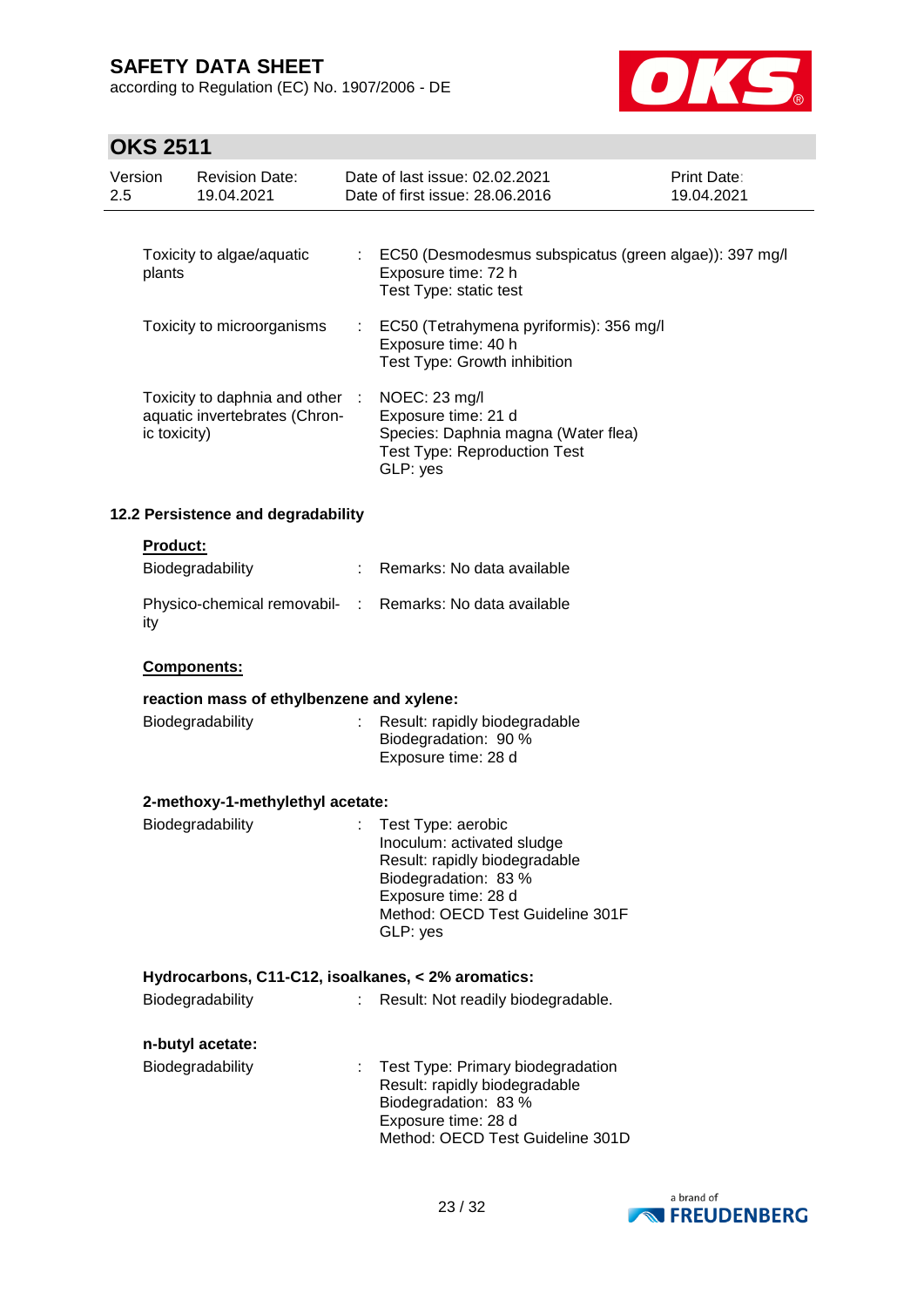according to Regulation (EC) No. 1907/2006 - DE



| Version<br>2.5 | <b>Revision Date:</b><br>19.04.2021                |    | Date of last issue: 02.02.2021<br>Date of first issue: 28.06.2016                                                                                                                                                       | Print Date:<br>19.04.2021 |
|----------------|----------------------------------------------------|----|-------------------------------------------------------------------------------------------------------------------------------------------------------------------------------------------------------------------------|---------------------------|
|                | acetone:                                           |    |                                                                                                                                                                                                                         |                           |
|                | Biodegradability                                   |    | Result: rapidly biodegradable                                                                                                                                                                                           |                           |
|                | 12.3 Bioaccumulative potential                     |    |                                                                                                                                                                                                                         |                           |
|                | <b>Product:</b>                                    |    |                                                                                                                                                                                                                         |                           |
|                | Bioaccumulation                                    |    | Remarks: This mixture contains no substance considered to<br>be persistent, bioaccumulating and toxic (PBT).<br>This mixture contains no substance considered to be very<br>persistent and very bioaccumulating (vPvB). |                           |
|                | <b>Components:</b>                                 |    |                                                                                                                                                                                                                         |                           |
|                | reaction mass of ethylbenzene and xylene:          |    |                                                                                                                                                                                                                         |                           |
|                | Partition coefficient: n-<br>octanol/water         | ÷  | log Pow: 3,12 - 3,2                                                                                                                                                                                                     |                           |
|                | 2-methoxy-1-methylethyl acetate:                   |    |                                                                                                                                                                                                                         |                           |
|                | <b>Bioaccumulation</b>                             | t. | Bioconcentration factor (BCF): 3,16                                                                                                                                                                                     |                           |
|                | Partition coefficient: n-<br>octanol/water         | ÷  | log Pow: 0,36 (25 °C)<br>Method: OECD Test Guideline 107<br>GLP: yes                                                                                                                                                    |                           |
|                | Hydrocarbons, C11-C12, isoalkanes, < 2% aromatics: |    |                                                                                                                                                                                                                         |                           |
|                | Bioaccumulation                                    |    | Remarks: No data available                                                                                                                                                                                              |                           |
|                | Partition coefficient: n-<br>octanol/water         |    | Remarks: No data available                                                                                                                                                                                              |                           |
|                | n-butyl acetate:                                   |    |                                                                                                                                                                                                                         |                           |
|                | Partition coefficient: n-<br>octanol/water         |    | log Pow: 2,3 (25 °C)                                                                                                                                                                                                    |                           |
|                |                                                    |    | pH: 7<br>Method: OECD Test Guideline 117<br>GLP: yes                                                                                                                                                                    |                           |
|                | acetone:                                           |    |                                                                                                                                                                                                                         |                           |
|                | Bioaccumulation                                    |    | Remarks: Does not bioaccumulate.                                                                                                                                                                                        |                           |
|                | Partition coefficient: n-<br>octanol/water         |    | log Pow: 0,2                                                                                                                                                                                                            |                           |
|                | butane:                                            |    |                                                                                                                                                                                                                         |                           |
|                | Partition coefficient: n-<br>octanol/water         | ÷. | log Pow: 2,89<br>Method: OECD Test Guideline 107                                                                                                                                                                        |                           |
|                | propane:                                           |    |                                                                                                                                                                                                                         |                           |

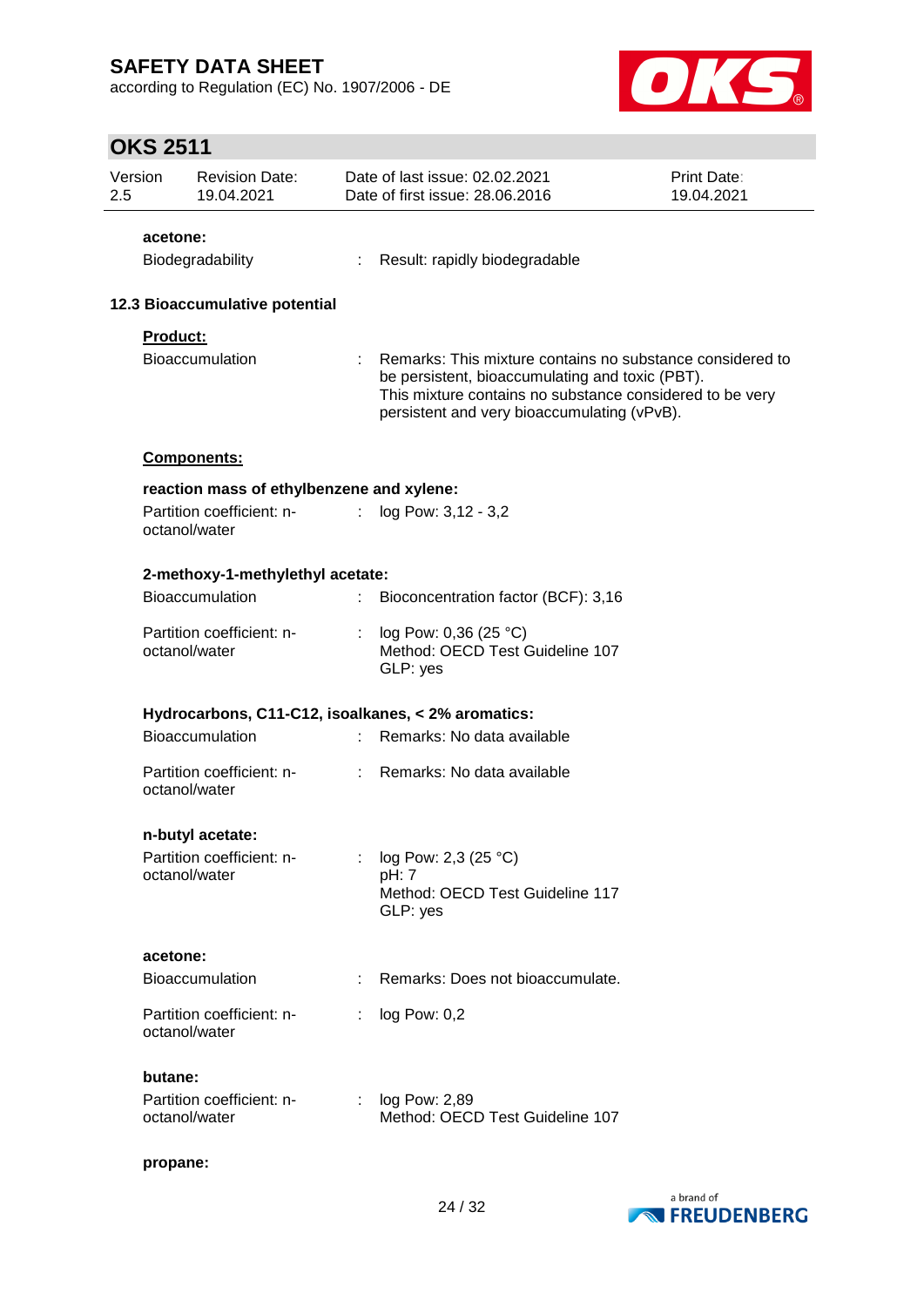according to Regulation (EC) No. 1907/2006 - DE



| Version<br>2.5                          |                                            | <b>Revision Date:</b><br>19.04.2021                |   | Date of last issue: 02.02.2021<br>Date of first issue: 28.06.2016                                                                                                                                                                                                         | Print Date:<br>19.04.2021 |
|-----------------------------------------|--------------------------------------------|----------------------------------------------------|---|---------------------------------------------------------------------------------------------------------------------------------------------------------------------------------------------------------------------------------------------------------------------------|---------------------------|
|                                         |                                            | Partition coefficient: n-<br>octanol/water         | ÷ | log Pow: 2,36                                                                                                                                                                                                                                                             |                           |
|                                         | isobutane:                                 |                                                    |   |                                                                                                                                                                                                                                                                           |                           |
|                                         | Partition coefficient: n-<br>octanol/water |                                                    |   | : $log Pow: 2,88$<br>Method: OECD Test Guideline 107                                                                                                                                                                                                                      |                           |
|                                         |                                            | 12.4 Mobility in soil                              |   |                                                                                                                                                                                                                                                                           |                           |
|                                         | <b>Product:</b>                            |                                                    |   |                                                                                                                                                                                                                                                                           |                           |
|                                         | Mobility                                   |                                                    |   | Remarks: No data available                                                                                                                                                                                                                                                |                           |
|                                         |                                            | Distribution among environ-<br>mental compartments | ÷ | Remarks: No data available                                                                                                                                                                                                                                                |                           |
| 12.5 Results of PBT and vPvB assessment |                                            |                                                    |   |                                                                                                                                                                                                                                                                           |                           |
|                                         | Product:                                   |                                                    |   |                                                                                                                                                                                                                                                                           |                           |
|                                         | Assessment                                 |                                                    |   | This substance/mixture contains no components considered<br>to be either persistent, bioaccumulative and toxic (PBT), or<br>very persistent and very bioaccumulative (vPvB) at levels of<br>0.1% or higher                                                                |                           |
|                                         |                                            | Components:                                        |   |                                                                                                                                                                                                                                                                           |                           |
|                                         |                                            | 2-methoxy-1-methylethyl acetate:                   |   |                                                                                                                                                                                                                                                                           |                           |
|                                         | Assessment                                 |                                                    |   | Non-classified PBT substance. Non-classified vPvB sub-<br>stance.                                                                                                                                                                                                         |                           |
|                                         |                                            | n-butyl acetate:                                   |   |                                                                                                                                                                                                                                                                           |                           |
|                                         | Assessment                                 |                                                    |   | Non-classified PBT substance. Non-classified vPvB sub-<br>stance.                                                                                                                                                                                                         |                           |
|                                         |                                            | 12.6 Other adverse effects                         |   |                                                                                                                                                                                                                                                                           |                           |
|                                         | <b>Product:</b>                            |                                                    |   |                                                                                                                                                                                                                                                                           |                           |
|                                         | tial                                       | Endocrine disrupting poten-                        | ÷ | The substance/mixture does not contain components consid-<br>ered to have endocrine disrupting properties according to<br>REACH Article 57(f) or Commission Delegated regulation<br>(EU) 2017/2100 or Commission Regulation (EU) 2018/605 at<br>levels of 0.1% or higher. |                           |
|                                         | mation                                     | Additional ecological infor-                       | ÷ | No information on ecology is available.                                                                                                                                                                                                                                   |                           |

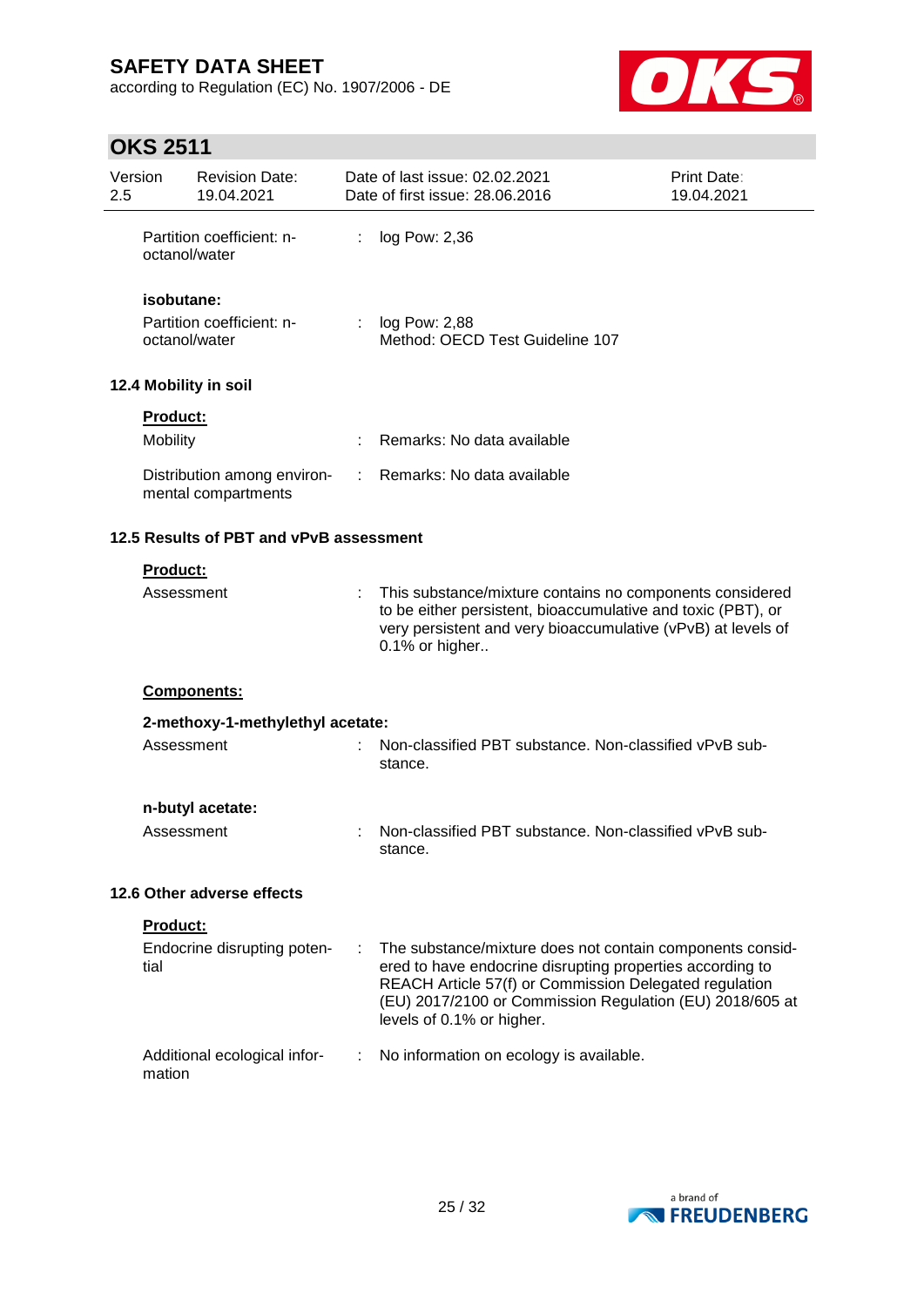according to Regulation (EC) No. 1907/2006 - DE



## **OKS 2511**

| Version | <b>Revision Date:</b> | Date of last issue: 02.02.2021  | <b>Print Date:</b> |
|---------|-----------------------|---------------------------------|--------------------|
| 2.5     | 19.04.2021            | Date of first issue: 28,06,2016 | 19.04.2021         |

### **SECTION 13: Disposal considerations**

| 13.1 Waste treatment methods |                |                                                                                                                                                                                                                     |
|------------------------------|----------------|---------------------------------------------------------------------------------------------------------------------------------------------------------------------------------------------------------------------|
| Product                      | $\mathbb{R}^n$ | Do not dispose of with domestic refuse.<br>Dispose of as hazardous waste in compliance with local and<br>national regulations.                                                                                      |
|                              |                | Waste codes should be assigned by the user based on the<br>application for which the product was used.                                                                                                              |
| Contaminated packaging       | t.             | Packaging that is not properly emptied must be disposed of as<br>the unused product.<br>Offer empty spray cans to an established disposal company.<br>Pressurized container: Do not pierce or burn, even after use. |
|                              |                | The following Waste Codes are only suggestions:                                                                                                                                                                     |
| Waste Code                   |                | unused product, packagings not completely emptied<br>16 05 04*, gases in pressure containers (including halons)<br>containing hazardous substances                                                                  |

### **SECTION 14: Transport information**

# **14.1 UN number ADN** : UN 1950 **ADR** : UN 1950 **RID** : UN 1950 **IMDG** : UN 1950 **IATA** : UN 1950 **14.2 UN proper shipping name ADN** : AEROSOLS **ADR** : AEROSOLS **RID** : AEROSOLS **IMDG** : AEROSOLS (zinc powder - zinc dust (stabilized)) **IATA** : Aerosols, flammable **14.3 Transport hazard class(es) ADN** : 2 **ADR** : 2 **RID** : 2

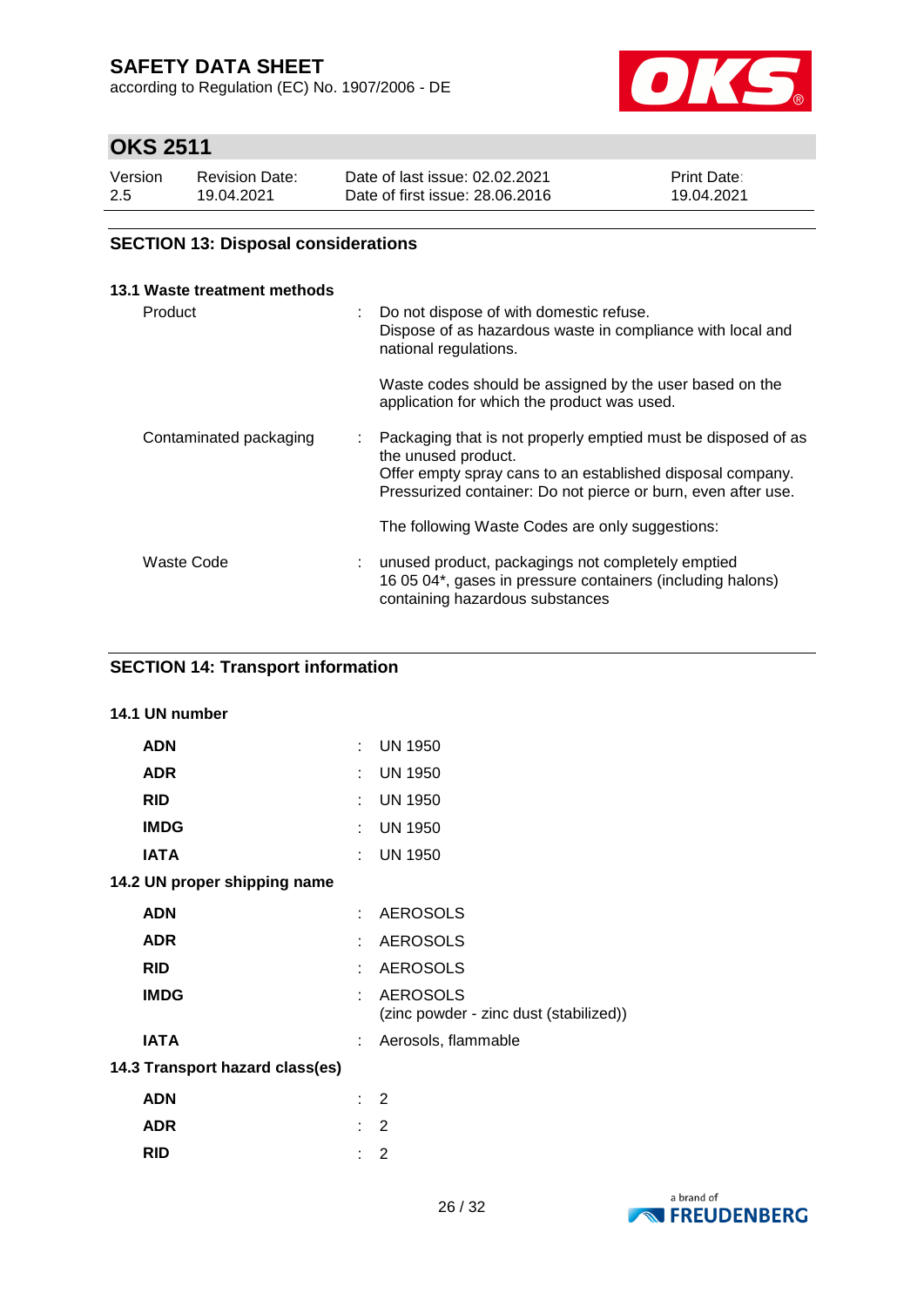according to Regulation (EC) No. 1907/2006 - DE



| Version<br>2.5 |                                   | <b>Revision Date:</b><br>19.04.2021                                                                    |                           | Date of last issue: 02.02.2021<br>Date of first issue: 28.06.2016 | <b>Print Date:</b><br>19.04.2021 |
|----------------|-----------------------------------|--------------------------------------------------------------------------------------------------------|---------------------------|-------------------------------------------------------------------|----------------------------------|
|                | <b>IMDG</b><br><b>IATA</b>        |                                                                                                        | $\mathbb{Z}^{\mathbb{Z}}$ | 2.1<br>2.1                                                        |                                  |
|                |                                   | 14.4 Packing group                                                                                     |                           |                                                                   |                                  |
|                | <b>ADN</b><br>Labels              | Packing group<br><b>Classification Code</b>                                                            |                           | Not assigned by regulation<br>5F<br>2.1                           |                                  |
|                | <b>ADR</b><br>Labels              | Packing group<br><b>Classification Code</b><br>Tunnel restriction code                                 |                           | Not assigned by regulation<br>5F<br>2.1<br>(D)                    |                                  |
|                | <b>RID</b><br>Labels              | Packing group<br><b>Classification Code</b><br>Hazard Identification Number :                          |                           | Not assigned by regulation<br>5F<br>23<br>2.1                     |                                  |
|                | <b>IMDG</b><br>Labels<br>EmS Code | Packing group                                                                                          |                           | Not assigned by regulation<br>2.1<br>$F-D, S-U$                   |                                  |
|                | aircraft)<br>Labels               | <b>IATA (Cargo)</b><br>Packing instruction (cargo<br>Packing instruction (LQ)<br>Packing group         |                           | 203<br>Y203<br>Not assigned by regulation<br><b>Flammable Gas</b> |                                  |
|                | ger aircraft)<br>Labels           | <b>IATA (Passenger)</b><br>Packing instruction (passen- :<br>Packing instruction (LQ)<br>Packing group |                           | 203<br>Y203<br>Not assigned by regulation<br><b>Flammable Gas</b> |                                  |
|                |                                   | <b>14.5 Environmental hazards</b>                                                                      |                           |                                                                   |                                  |
|                | <b>ADN</b>                        | Environmentally hazardous                                                                              |                           | yes                                                               |                                  |
|                | <b>ADR</b>                        | Environmentally hazardous                                                                              |                           | yes                                                               |                                  |
|                | <b>RID</b>                        | Environmentally hazardous                                                                              |                           | yes                                                               |                                  |
|                | <b>IMDG</b>                       | Marine pollutant                                                                                       |                           | yes                                                               |                                  |
|                |                                   | <b>IATA (Passenger)</b><br>Environmentally hazardous                                                   |                           | no                                                                |                                  |

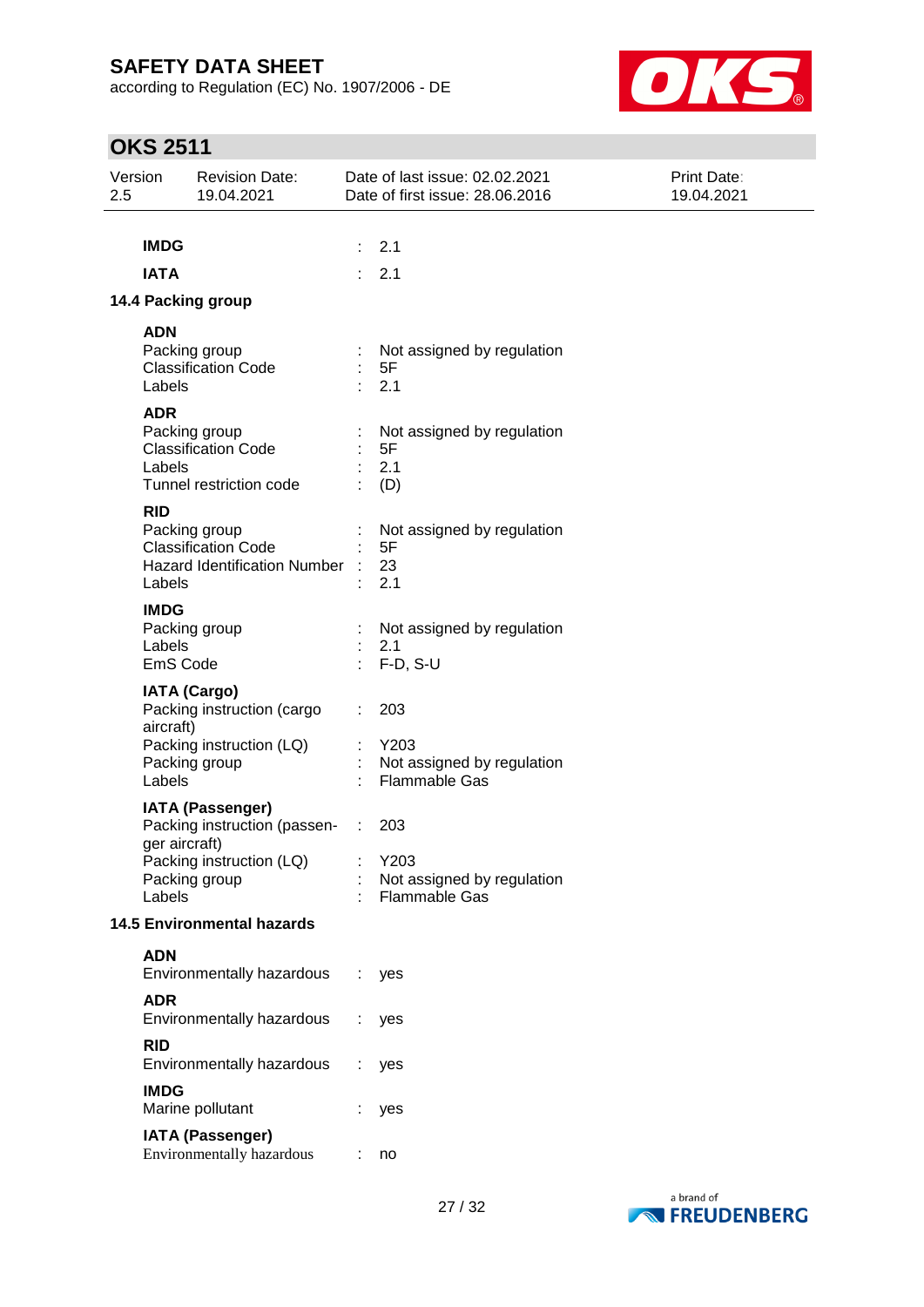according to Regulation (EC) No. 1907/2006 - DE



## **OKS 2511**

| Version | Revision Date: | Date of last issue: 02.02.2021  | <b>Print Date:</b> |
|---------|----------------|---------------------------------|--------------------|
| -2.5    | 19.04.2021     | Date of first issue: 28.06.2016 | 19.04.2021         |

#### **IATA (Cargo)**

Environmentally hazardous : no

#### **14.6 Special precautions for user**

The transport classification(s) provided herein are for informational purposes only, and solely based upon the properties of the unpackaged material as it is described within this Safety Data Sheet. Transportation classifications may vary by mode of transportation, package sizes, and variations in regional or country regulations.

#### **14.7 Transport in bulk according to Annex II of Marpol and the IBC Code**

Remarks : Not applicable for product as supplied.

### **SECTION 15: Regulatory information**

#### **15.1 Safety, health and environmental regulations/legislation specific for the substance or mixture**

| REACH - Candidate List of Substances of Very High<br>Concern for Authorisation (Article 59).                                                         | t.                        | This product does not contain sub-<br>stances of very high concern (Regu-<br>lation (EC) No 1907/2006 (REACH),<br>Article 57). |
|------------------------------------------------------------------------------------------------------------------------------------------------------|---------------------------|--------------------------------------------------------------------------------------------------------------------------------|
| REACH - List of substances subject to authorisation<br>(Annex XIV)                                                                                   |                           | Not applicable                                                                                                                 |
| Regulation (EC) No 1005/2009 on substances that de-<br>plete the ozone layer                                                                         |                           | : Not applicable                                                                                                               |
| Regulation (EU) 2019/1021 on persistent organic pollu-<br>tants (recast)                                                                             |                           | : Not applicable                                                                                                               |
| Regulation (EC) No 649/2012 of the European Parlia-<br>ment and the Council concerning the export and import<br>of dangerous chemicals               | ÷.                        | Not applicable                                                                                                                 |
| REACH - Restrictions on the manufacture, placing on<br>the market and use of certain dangerous substances,<br>preparations and articles (Annex XVII) | $\mathbb{R}^{\mathbb{Z}}$ | Not applicable                                                                                                                 |
| Regulation (EU) 2019/1148 on the marketing and use of<br>explosives precursors                                                                       |                           |                                                                                                                                |
| Acquisition, introduction, possession or use of the explo-<br>sive precursor by the general public is subject to report-<br>ing obligations.         |                           | acetone (ANNEX II)                                                                                                             |

P2

P5c

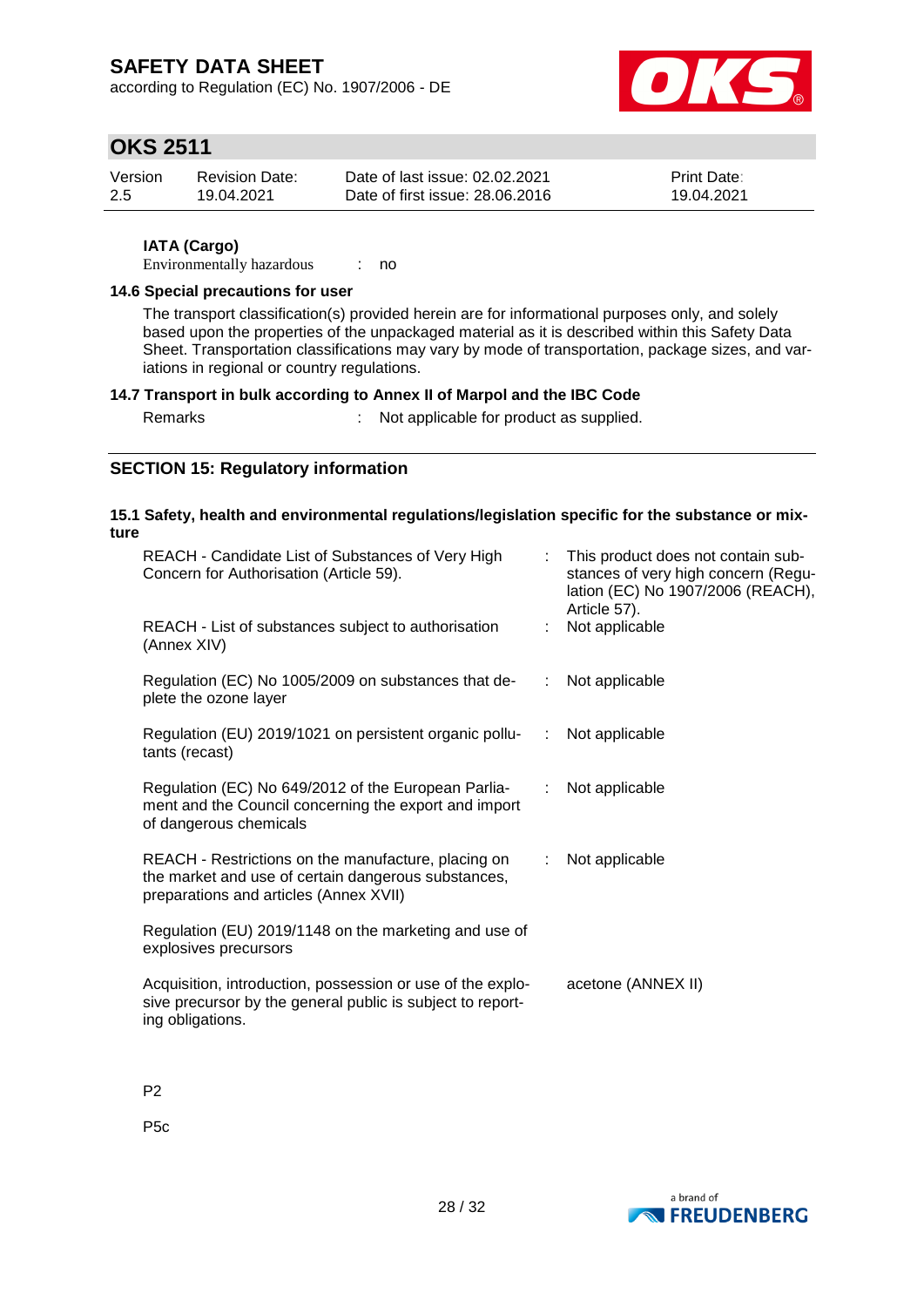according to Regulation (EC) No. 1907/2006 - DE



## **OKS 2511**

| Version<br>2.5 |                  | <b>Revision Date:</b><br>19.04.2021 |    | Date of last issue: 02.02.2021<br>Date of first issue: 28.06.2016                                                                                                                       | Print Date:<br>19.04.2021 |
|----------------|------------------|-------------------------------------|----|-----------------------------------------------------------------------------------------------------------------------------------------------------------------------------------------|---------------------------|
|                | P <sub>3</sub> a |                                     |    | Seveso III: Directive 2012/18/EU of the European Parliament and of the Council on the control of<br>major-accident hazards involving dangerous substances.<br><b>FLAMMABLE AEROSOLS</b> |                           |
|                | E <sub>1</sub>   |                                     |    | ENVIRONMENTAL<br><b>HAZARDS</b>                                                                                                                                                         |                           |
|                | 18               |                                     |    | Liquefied extremely flam-<br>mable gases (including<br>LPG) and natural gas                                                                                                             |                           |
|                | (Germany)        | Water contaminating class           | ÷. | WGK 2 obviously hazardous to water<br>Classification according to AwSV, Annex 1 (5.2)                                                                                                   |                           |
|                |                  | TA Luft List (Germany)              |    | Total dust:<br>Not applicable<br>Inorganic substances in powdered form:<br>portion Class 3: 26,62 %                                                                                     |                           |
|                |                  |                                     |    | Inorganic substances in vapour or gaseous form:<br>Not applicable<br>Organic Substances:<br>others: 71,1 %                                                                              |                           |
|                |                  |                                     |    | Carcinogenic substances:<br>Not applicable<br>Mutagenic:<br>Not applicable<br>Toxic to reproduction:<br>Not applicable                                                                  |                           |
|                |                  | Volatile organic compounds          |    | Directive 2010/75/EU of 24 November 2010 on industrial<br>emissions (integrated pollution prevention and control)<br>Volatile organic compounds (VOC) content: 73,38 %                  |                           |

#### **Other regulations:**

Take note of Law on the protection of mothers at work, in education and in studies (Maternity Protection Act - MuSchG).

Take note of Directive 94/33/EC on the protection of young people at work or stricter national regulations, where applicable.

#### **15.2 Chemical safety assessment**

This information is not available.

### **SECTION 16: Other information**

### **Full text of H-Statements**

| H220 | : Extremely flammable gas.            |
|------|---------------------------------------|
| H225 | : Highly flammable liquid and vapour. |

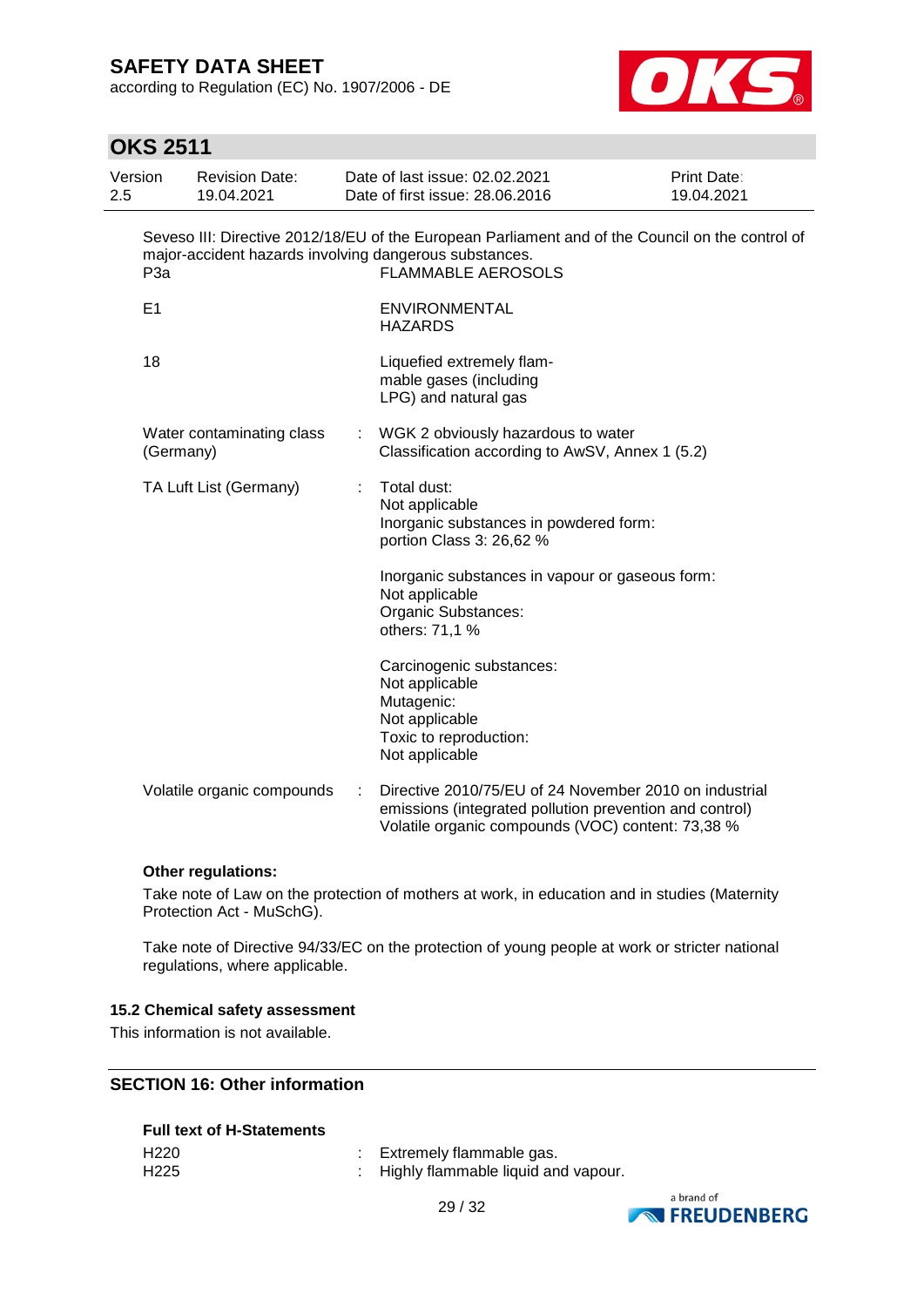according to Regulation (EC) No. 1907/2006 - DE



# **OKS 2511**

| H <sub>226</sub><br>: Flammable liquid and vapour.<br>H <sub>280</sub><br>Contains gas under pressure; may explode if heated.<br>May be fatal if swallowed and enters airways.<br>H <sub>304</sub><br>H <sub>312</sub><br>Harmful in contact with skin.<br>H <sub>315</sub><br>Causes skin irritation.<br>H <sub>319</sub><br>Causes serious eye irritation.<br>Harmful if inhaled.<br>H <sub>332</sub><br>H <sub>335</sub><br>May cause respiratory irritation.<br>May cause drowsiness or dizziness.<br>H <sub>336</sub><br>H <sub>3</sub> 73<br>May cause damage to organs through prolonged or repeated<br>exposure if inhaled.<br>H400<br>Very toxic to aquatic life.<br>H410<br>Very toxic to aquatic life with long lasting effects. |  |
|---------------------------------------------------------------------------------------------------------------------------------------------------------------------------------------------------------------------------------------------------------------------------------------------------------------------------------------------------------------------------------------------------------------------------------------------------------------------------------------------------------------------------------------------------------------------------------------------------------------------------------------------------------------------------------------------------------------------------------------------|--|

**Full text of other abbreviations**

| Note C             | Some organic substances may be marketed either in a specif-<br>ic isomeric form or as a mixture of several isomers. In this<br>case the supplier must state on the label whether the sub-<br>stance is a specific isomer or a mixture of isomers.                                                                                                                                                                                                                                                                                                        |
|--------------------|----------------------------------------------------------------------------------------------------------------------------------------------------------------------------------------------------------------------------------------------------------------------------------------------------------------------------------------------------------------------------------------------------------------------------------------------------------------------------------------------------------------------------------------------------------|
| Note P             | The classification as a carcinogen or mutagen need not apply<br>if it can be shown that the substance contains less than 0,1 %<br>w/w benzene (Einecs No 200-753-7). When the substance is<br>not classified as a carcinogen at least the precautionary<br>statements (P102-)P260- P262-P301 + P310-P331 shall ap-<br>ply. This note applies only to certain complex oil-derived sub-<br>stances in Part 3.                                                                                                                                              |
| Note U (table 3.1) | When put on the market gases have to be classified as "Gas-<br>es under pressure", in one of the groups compressed gas,<br>liquefied gas, refrigerated liquefied gas or dissolved gas. The<br>group depends on the physical state in which the gas is pack-<br>aged and therefore has to be assigned case by case. The<br>following codes are assigned: Press. Gas (Comp.) Press. Gas<br>(Liq.) Press. Gas (Ref. Liq.) Press. Gas (Diss.) Aerosols shall<br>not be classified as gases under pressure (See Annex I, Part<br>2, Section 2.3.2.1, Note 2). |
| 2000/39/EC         | Europe. Commission Directive 2000/39/EC establishing a first<br>list of indicative occupational exposure limit values                                                                                                                                                                                                                                                                                                                                                                                                                                    |
| DE TRGS 900        | Germany. TRGS 900 - Occupational exposure limit values.                                                                                                                                                                                                                                                                                                                                                                                                                                                                                                  |
| <b>TRGS 903</b>    | TRGS 903 - Biological limit values                                                                                                                                                                                                                                                                                                                                                                                                                                                                                                                       |
| 2000/39/EC / TWA   | Limit Value - eight hours                                                                                                                                                                                                                                                                                                                                                                                                                                                                                                                                |
| 2000/39/EC / STEL  | Short term exposure limit                                                                                                                                                                                                                                                                                                                                                                                                                                                                                                                                |
| DE TRGS 900 / AGW  | <b>Time Weighted Average</b>                                                                                                                                                                                                                                                                                                                                                                                                                                                                                                                             |

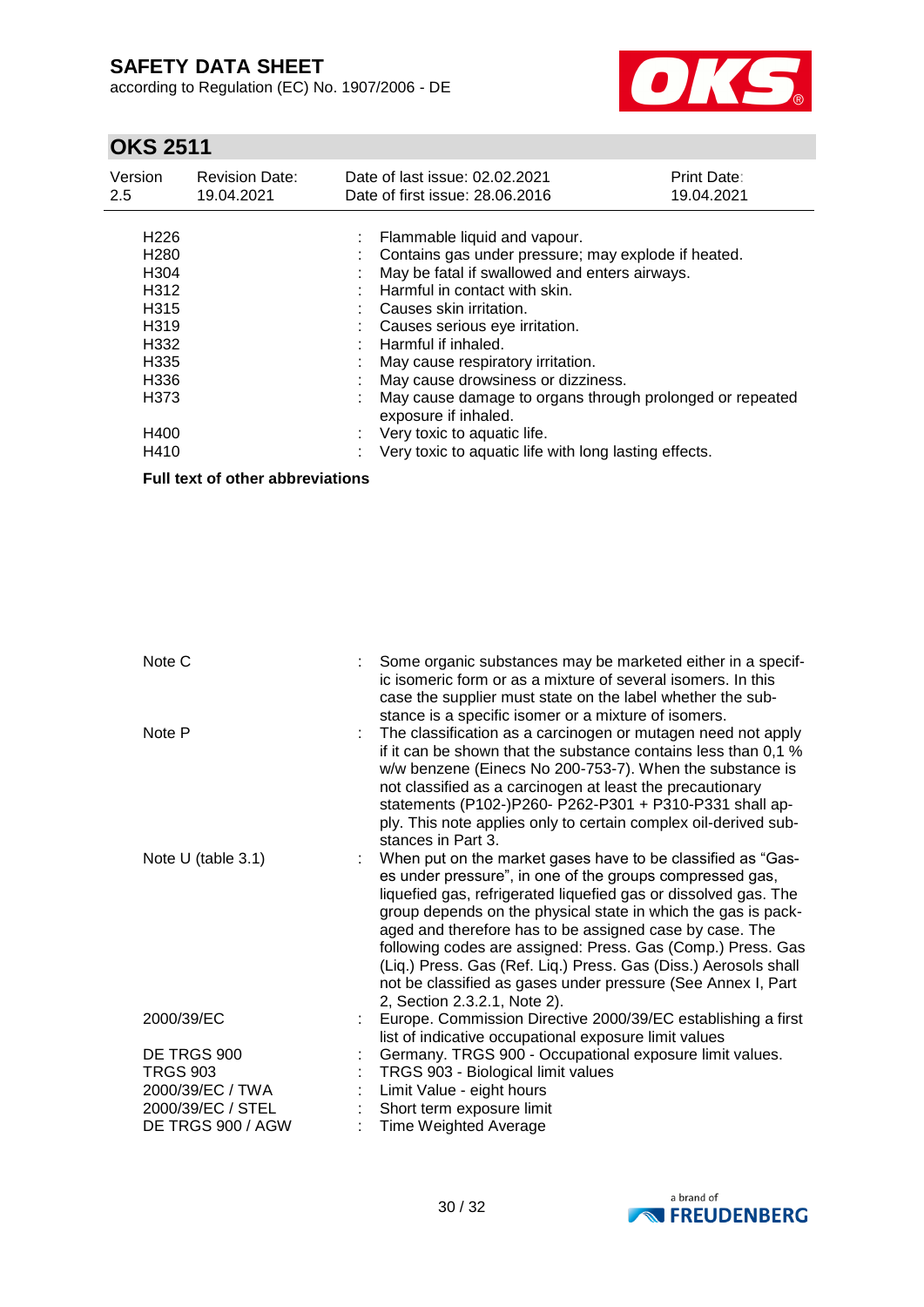according to Regulation (EC) No. 1907/2006 - DE



## **OKS 2511**

| Version | Revision Date: | Date of last issue: 02.02.2021  | <b>Print Date:</b> |
|---------|----------------|---------------------------------|--------------------|
| 2.5     | 19.04.2021     | Date of first issue: 28.06.2016 | 19.04.2021         |

ADN - European Agreement concerning the International Carriage of Dangerous Goods by Inland Waterways; ADR - European Agreement concerning the International Carriage of Dangerous Goods by Road; AIIC - Australian Inventory of Industrial Chemicals; ASTM - American Society for the Testing of Materials; bw - Body weight; CLP - Classification Labelling Packaging Regulation; Regulation (EC) No 1272/2008; CMR - Carcinogen, Mutagen or Reproductive Toxicant; DIN - Standard of the German Institute for Standardisation; DSL - Domestic Substances List (Canada); ECHA - European Chemicals Agency; EC-Number - European Community number; ECx - Concentration associated with x% response; ELx - Loading rate associated with x% response; EmS - Emergency Schedule; ENCS - Existing and New Chemical Substances (Japan); ErCx - Concentration associated with x% growth rate response; GHS - Globally Harmonized System; GLP - Good Laboratory Practice; IARC - International Agency for Research on Cancer; IATA - International Air Transport Association; IBC - International Code for the Construction and Equipment of Ships carrying Dangerous Chemicals in Bulk; IC50 - Half maximal inhibitory concentration; ICAO - International Civil Aviation Organization; IECSC - Inventory of Existing Chemical Substances in China; IMDG - International Maritime Dangerous Goods; IMO - International Maritime Organization; ISHL - Industrial Safety and Health Law (Japan); ISO - International Organisation for Standardization; KECI - Korea Existing Chemicals Inventory; LC50 - Lethal Concentration to 50 % of a test population; LD50 - Lethal Dose to 50% of a test population (Median Lethal Dose); MARPOL - International Convention for the Prevention of Pollution from Ships; n.o.s. - Not Otherwise Specified; NO(A)EC - No Observed (Adverse) Effect Concentration; NO(A)EL - No Observed (Adverse) Effect Level; NOELR - No Observable Effect Loading Rate; NZIoC - New Zealand Inventory of Chemicals; OECD - Organization for Economic Co-operation and Development; OPPTS - Office of Chemical Safety and Pollution Prevention; PBT - Persistent, Bioaccumulative and Toxic substance; PICCS - Philippines Inventory of Chemicals and Chemical Substances; (Q)SAR - (Quantitative) Structure Activity Relationship; REACH - Regulation (EC) No 1907/2006 of the European Parliament and of the Council concerning the Registration, Evaluation, Authorisation and Restriction of Chemicals; RID - Regulations concerning the International Carriage of Dangerous Goods by Rail; SADT - Self-Accelerating Decomposition Temperature; SDS - Safety Data Sheet; SVHC - Substance of Very High Concern; TCSI - Taiwan Chemical Substance Inventory; TRGS - Technical Rule for Hazardous Substances; TSCA - Toxic Substances Control Act (United States); UN - United Nations; vPvB - Very Persistent and Very Bioaccumulative

### **Further information**

### **Classification of the mixture: Classification procedure:**

| 91400111046011 01 610 1111/3641 01 |                                     | <b>PIGOOIIIVGIIDII</b> PIUUUGIUIUI  |  |  |
|------------------------------------|-------------------------------------|-------------------------------------|--|--|
| Aerosol 1                          | H <sub>222</sub> , H <sub>229</sub> | Based on product data or assessment |  |  |
| Skin Irrit. 2                      | H <sub>315</sub>                    | Calculation method                  |  |  |
| Eye Irrit. 2                       | H <sub>3</sub> 19                   | Calculation method                  |  |  |
| STOT RE 2                          | H373                                | Calculation method                  |  |  |
| Aquatic Acute 1                    | H400                                | Calculation method                  |  |  |
| Aquatic Chronic 1                  | H410                                | Calculation method                  |  |  |
|                                    |                                     |                                     |  |  |

This safety data sheet applies only to products as originally packed and labelled. The information contained therein may not be reproduced or modified without our express written permission. Any forwarding of this document is only permitted to the extent required by law. Any further, in particular public, dissemination of the safety data sheet (e.g. as a document for download from the Internet) is not permitted without our express written consent. We provide our customers with amended safety data sheets as prescribed by law. The customer is responsible for passing on safety data sheets and any amendments contained therein to its own customers, employees and other users of the product. We provide no guarantee that safety data sheets received by users